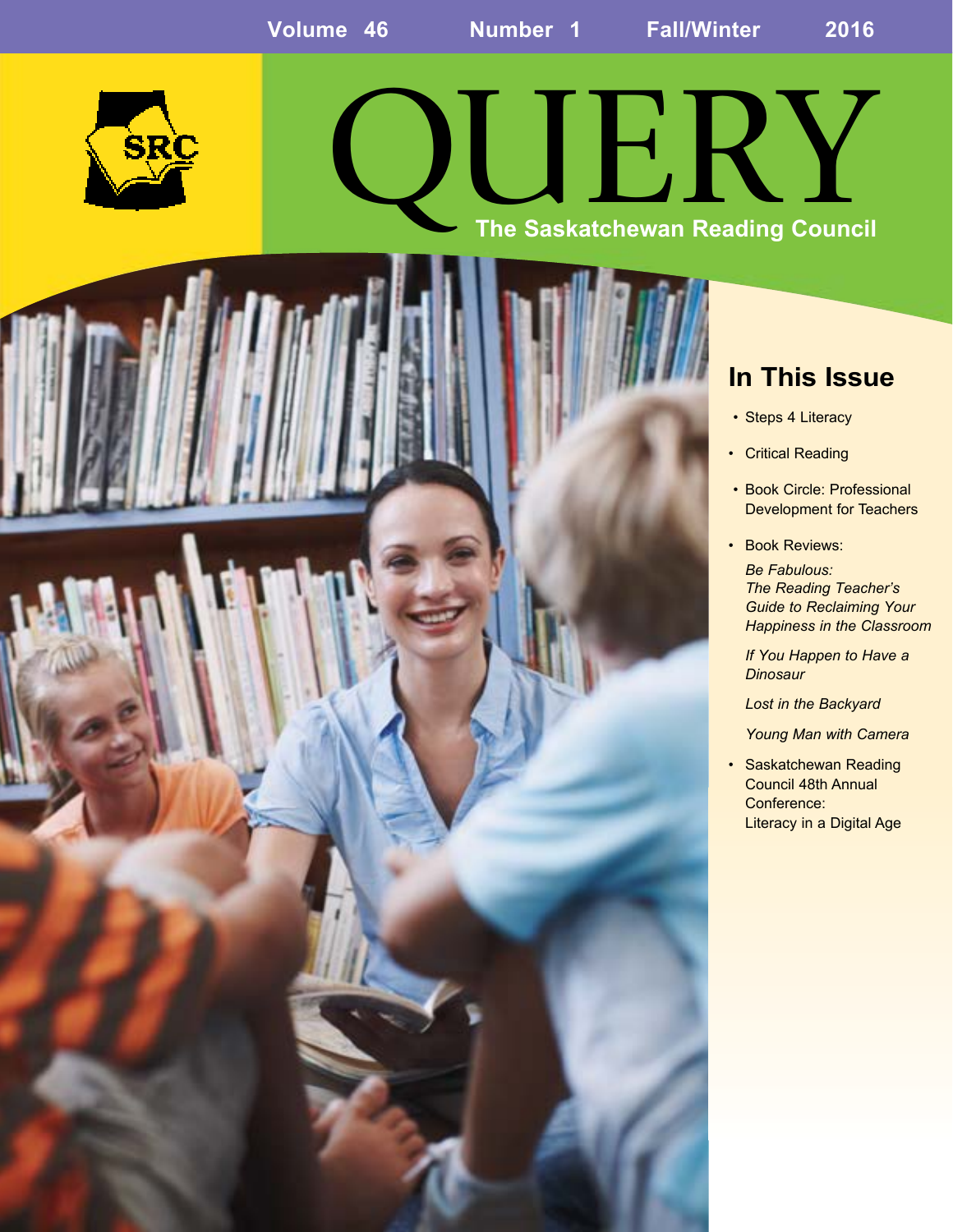#### 2016-2017 Provincial Executive:

President Tana Arnott

Vice President Lisa Kowalyshyn

> Past President Sherri Sieffert

**Secretary** Jennifer Lundsten

> **Treasurer** Pam Foy

Membership Director Gisele Carlson

*Young Saskatchewan Writers* Coordinator Lori Burton

> Read to Me Coordinator Joan Bue

Conference Co-Chairs Gisele Carlson and Tana Arnott

> *Query* Editor Magi McFadden

International Literacy Association Coordinator Shelly Galloway

> Communications Coordinator Sharon Funk

#### **Deadline for Submissions**

April 30 October 31

*Query* is the official publication of the Saskatchewan Reading Council, an affiliate of the International Reading Association. The Saskatchewan Reading Council is made up of the local councils that exist throughout the province. *Query* is published through the facilities of the Saskatchewan Teachers' Federation at 2317 Arlington Avenue, Saskatoon, Saskatchewan.

**VIEWS OF THE AUTHORS:** Articles published in *Query* reflect the views of their authors and are not necessarily those of the editors, the Saskatchewan Reading Council, its local councils, or the Saskatchewan Teachers' Federation.

**INDEX:** *Query* Volume 46, Number 1 and subsequent issues, no longer issued in print format, are available to Saskatchewan Reading Council members online at www.saskreading.com. *Query* is indexed in the Canadian Education Index and listed in the Canadian Serials Directory and Ulrich's International Periodicals Directory.

**INVITATION TO WRITERS:** You are invited to submit your writing to be considered for publication in the *Query*. Articles, reports and essays are welcome.

**CONTRIBUTIONS:** Manuscripts and related correspondence should be addressed to the SRC.

**SRC MEMBERSHIP** is open to anyone having a professional interest in the teaching of Language Arts. *Query* and other communications from SRC are automatically sent to current members. Potential members are encouraged to join one of the nine local councils in Saskatchewan. For no extra cost one can participate in local council activities as well as receive the benefits of an automatic provincial membership. Student memberships are also available.

**MEMBERSHIP SERVICES:** Membership correspondence, changes of address, and requests for back issues should be directed to:

Saskatchewan Reading Council c/o The Saskatchewan Teachers' Federation 2317 Arlington Avenue Saskatoon SK S7J 2H8

Front Cover – iStockphoto.com image

#### ISSN 0380-240X

A Professional Growth Network of the Saskatchewan Teachers' Federation A Council of the International Reading Association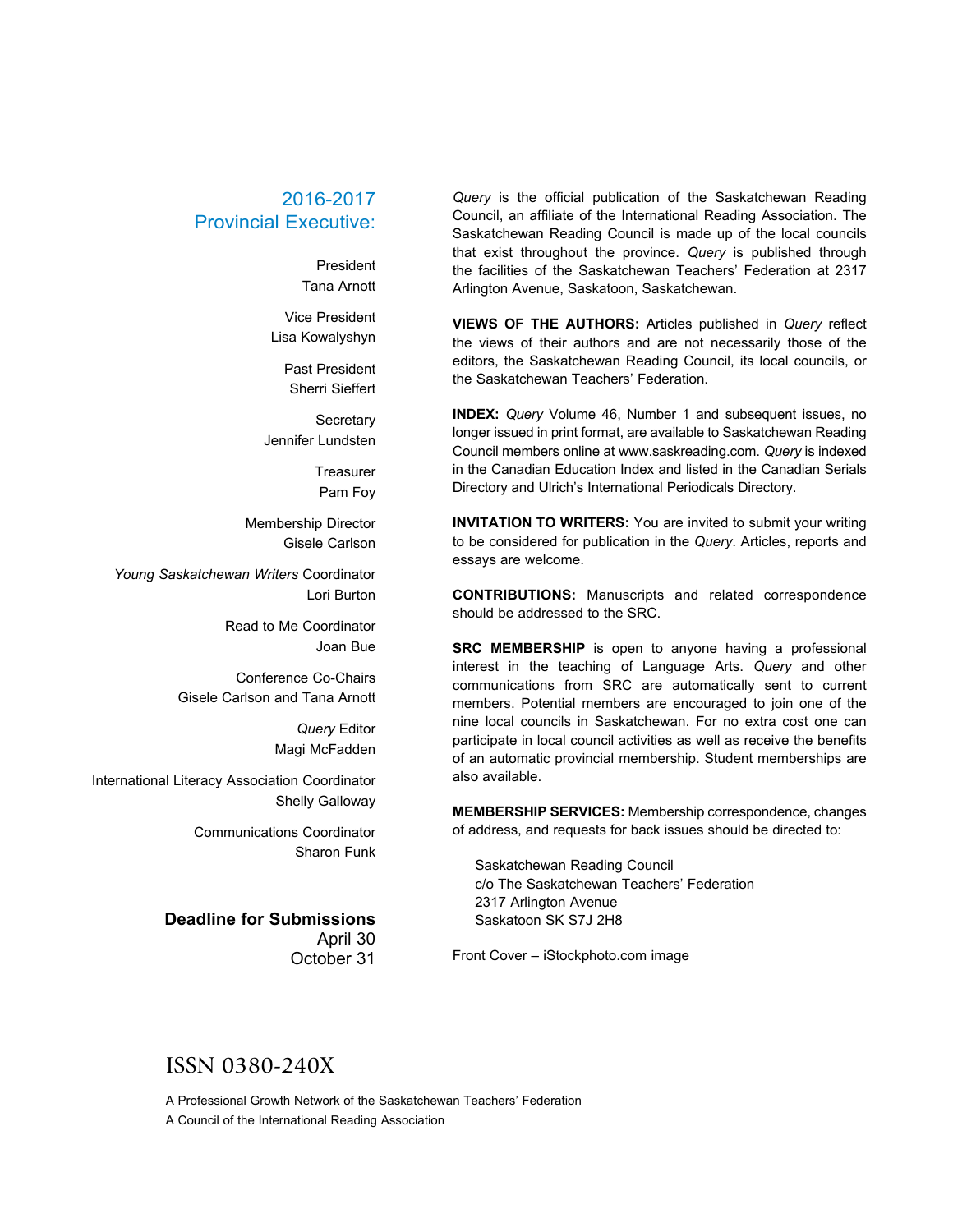# *QUERY* | VOLUME 46 | NUMBER 1 | FALL/WINTER 2016-17

#### **REPORTS**

| Young Saskatchewan Writers Coordinator's Report 3         |
|-----------------------------------------------------------|
| International Literacy Association Coordinator's Report 4 |
| Communication Coordinator's Report  4                     |
|                                                           |
|                                                           |

#### **ARTICLES**

| International Literacy Day: Steps 4 Literacy       |
|----------------------------------------------------|
| <b>Critical Reading</b>                            |
| Book Circle: Professional Development for Teachers |

#### **BOOK REVIEWS**

| Be Fabulous: The Reading Teacher's Guide to<br>Reclaiming Your Happiness in the Classroom |  |
|-------------------------------------------------------------------------------------------|--|
| If You Happen to Have a Dinosaur                                                          |  |
| Lost in the Backyard                                                                      |  |
| Young Man with Camera                                                                     |  |

#### **CONFERENCE**

| Albert E. Peacock Collegiate, Moose Jaw<br>Saskatchewan Reading Conference: Literacy in a Digital Age,<br>March 24-25, 2017 |  |
|-----------------------------------------------------------------------------------------------------------------------------|--|
| Albert E. Peacock Collegiate, Moose Jaw<br>Saskatchewan Reading Conference: Literacy in a Digital Age,<br>March 24-25, 2017 |  |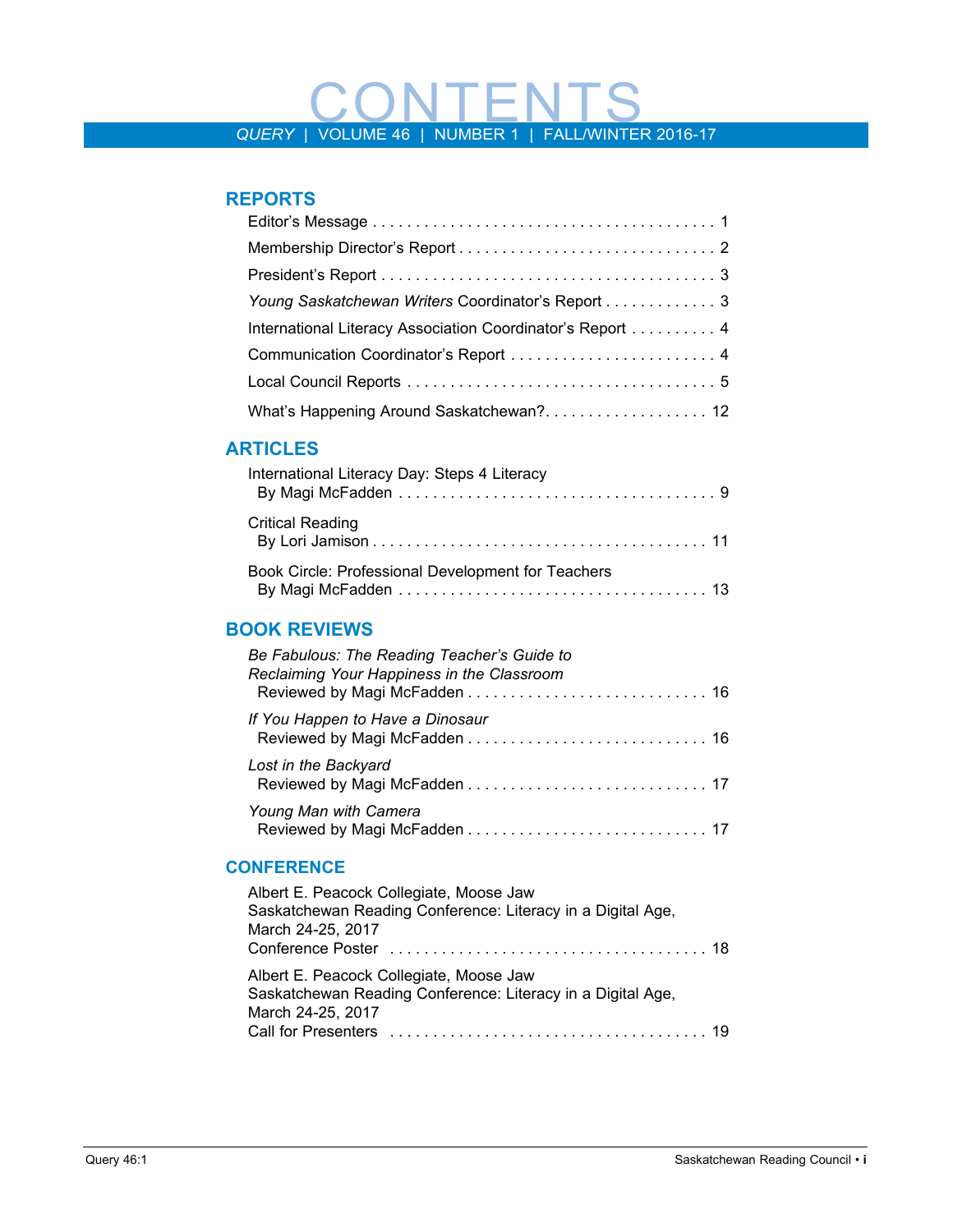#### **INTEREST**

| Saskatchewan Reading Council Membership Application 20                                  |  |
|-----------------------------------------------------------------------------------------|--|
|                                                                                         |  |
| Wanted: Student Writing for the<br>Young Saskatchewan Writers Journal K-12 22           |  |
| <b>AWARDS</b>                                                                           |  |
| Saskatchewan Young Readers Choice – The Willow Awards  24                               |  |
|                                                                                         |  |
| International Literacy Association<br>Application Deadlines for Awards and Programs  25 |  |
| Lifetime Achievement Award Nomination Form 26                                           |  |
|                                                                                         |  |
| Exemplary Reading Program Award Nomination Form  30                                     |  |
| Local Community Service Award Nomination Form 31                                        |  |
| <b>Past Presidents of the</b>                                                           |  |

# Be Connected!

Visit the Saskatchewan Reading Council online at: **www.saskreading.com**

# **Ask the Experts**

The Saskatchewan Reading Council is made up of individuals committed to quality literacy education. These individuals are teachers, administrators, literacy specialists, learning resource teachers, librarians and consultants. Let these "experts" help you! If you have a question about literacy or about the council we would love to hear from you. Please email questions to saskatchewanreadingcouncil@gmail.com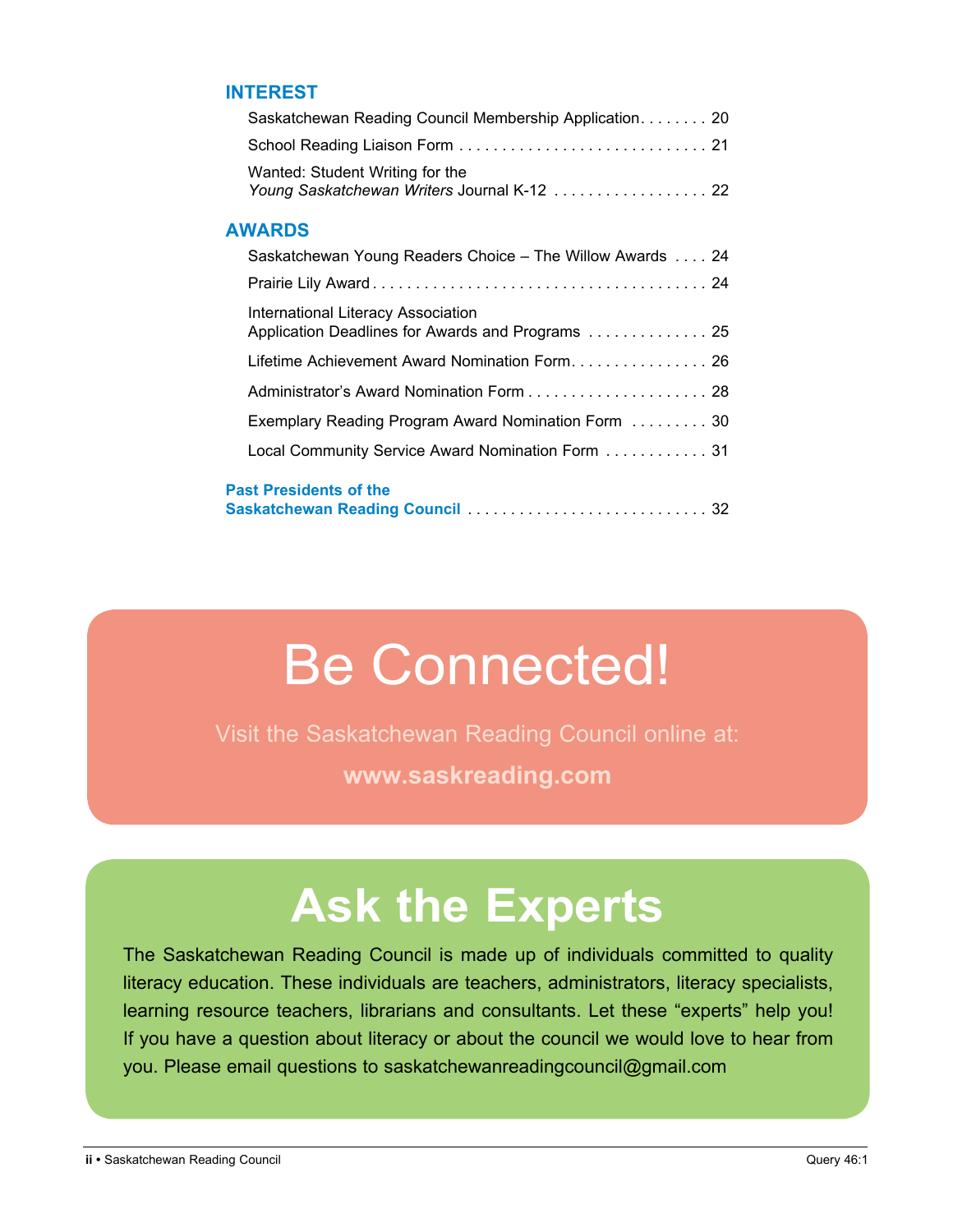# Editor's Message

#### Magi McFadden



The Saskatchewan Reading Council's (SRC) mission is to promote the development of literacy and the maintenance of quality literacy instruction. *Query*, the official publication of the SRC, invites you to become an active participant in literacy! Articles in this issue focus on active participation in literacy at

home and school, for work and play, for health and personal growth. The Fall/Winter issue of *Query* begins with Steps4Literacy, an article describing one high school's implementation of selected activities in the 2016 "*Service Project Kit: Make Your Steps Count*" from the International Literacy Association (www.literacyworldwide.org). Asking students to metaphorically put themselves in the shoes of students in developing nations who walk many kilometres just to get school each day, the importance of literacy was celebrated September 8, International Literacy Day, during the Steps4Literacy activity challenge. Students counted the number of steps they walked/ran/jogged for the entire day and posted their tallies on classroom doors and on social media using #steps4literacy. Book prizes were awarded to girls and boys in each classroom with the highest tallies of total step counts. With a mission of empowering youth to lead healthy lives, and create successful and prosperous communities this active celebration of International Literacy Day encouraged students to broaden their worldview, raise awareness of the importance of reading and writing and advance literacy.

The necessity of teaching students to read critically is emphasized in the next article, written by internationally renowned author, consultant and speaker, Lori Jamison. In *Critical Reading,* Lori declares the importance of shifting power from writer to reader during reading instruction. Lori lists methods of teaching students to read critically and provides prompts for guiding students to read critically. Implementation of these prompts ensures that students examine authors' biases and purposes in addition to the techniques authors use to achieve their goals.

Professional learning that encourages teachers to experience professional development not as passive consumers of literature but as engaged learners inquiring into and reflecting on literacy goals, forms the focus of the next article, *Book Circles: Professional Development for Teachers*. In this article, book circles are described as excellent learning opportunities for: deep thought;

supportive, risk free learning; professional dialogue; sharing perspectives; expressing personal and professional reflections, insights and goals; and networking. According to teachers participating in book circle, book circles empower teachers to develop and understand their personal profiles as readers, to rediscover the excitement of being a reader and to grow professionally. Connecting the impact of book circle for teacher professional development to teaching in the classroom, a clear message emerges: For students to become critical readers, they too need guided flexibility, and opportunity to share and reflect with like-minded individuals.

Do you love to read books and enjoy talking about the books you have read with your teacher colleagues? If so, you'll want to add Jennifer Scoggins latest book, *Be Fabulous: The Reading Teacher's Guide to Reclaiming Your Happiness in the Classroom*, to your "must read list". In this research-based, classroom-tested and peer-reviewed book published by the International Literacy Association, Jennifer aims to help literacy teachers do their jobs better and become the effective reading teachers they want to become. With teacher empowerment at the heart of this book, Jennifer Scoggins's goal is to provide elementary teachers with ways to improve their sense of joy and efficacy as literacy educators in the classroom. With this mission, Jennifer combines personal stories from the classroom with research on best literacy practices to offer numerous tips on how teachers can nurture their personal and professional reading life to provide the best possible literacy instruction to students all the while achieving and sustaining personal happiness.

Looking for good reads for young children? Look no further than, *If You Happen to Have a Dinosaur* written by skilled and humorous author, Linda Bailey. In this delightful 2017 Shining Willow Award nominated picture book, Linda Bailey invites you to wonder what you would do if you happen to have a dinosaur hanging around your house and then helps you to imagine ways in which you can weave dinosaurs into your daily life. This book will spark a lot of fun for classroom read alouds but beware – it may require multiple readings because it is soooooooo much fun! This book calls upon readers to think outside the box. Each page is packed with funny illustrations deftly drawn by Colin Jack that adults will enjoy as well. This witty, hilarious tale is a storytime crowd pleaser. The 2017 Diamond

*continued on page 2*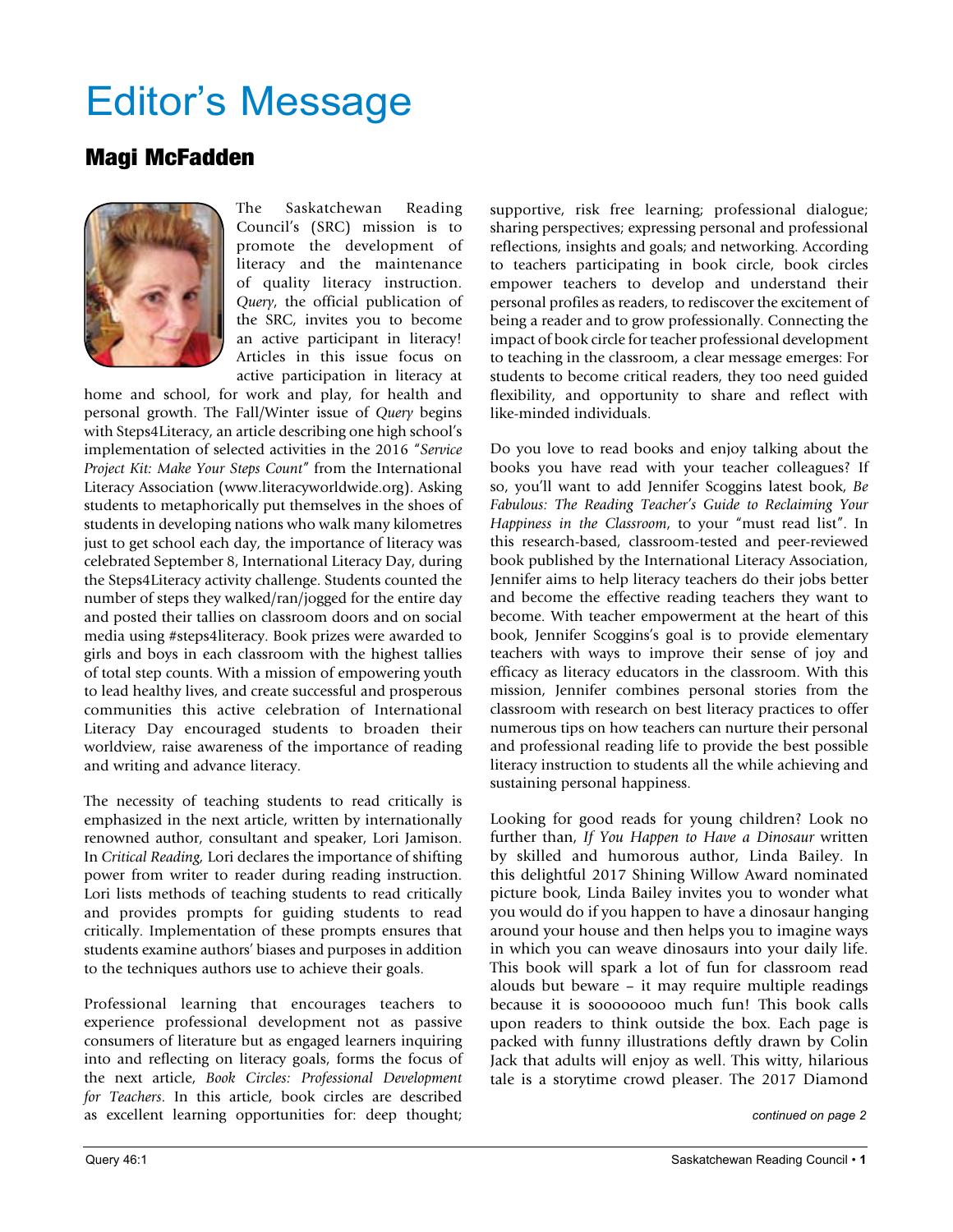Willow Award nominated book by Allison Hughes, *Lost in the Backyard*, will have young adolescents riveted to their seats during read aloud. This suspense-filled adventure novel written in the first-person perspective tells the tale of a young man's personal growth through peril and hardship. Young Flynn hates the outdoors but when he gets lost in the wilderness behind his parents' friends' off the grid house during a family outing, he is surprised at what he has learned about wilderness survival techniques—insulate your clothes with leaves, eat snow to stay hydrated, build a shelter, eat lichen. Peppered with adolescent sarcasm, the story provides a unique take on wilderness survival that will capture the attention of middle school readers, including those reluctant to read.

The 2017 Snow Willow Award nominated book, *Young Man with Camera*, by author Emil Sher and photographer David Wyman will surely capture and sustain the interest of older adolescents. With a unique black and white photographic format, the brutal portrayal of bullying of a teenage boy named simply T- unfolds revealing a gut-wrenching story of darkness and despair. T- is used to being bullied by a threesome of bullies he calls "Joined at the Hip", whose cruelty has left T- so battered he fears even his whole name could be used against him. T-'s mother worries about him constantly. But T- has strength in the photographs he captures with his camera, which aptly display T-'s idiosyncratic worldview. His photos connect him to Ms. Karamath, the beloved school librarian; his age-mate Sean, whose passion is his pet dog, Watson; and most of all to Lucy, a homeless woman who shares T-'s love of photography. When Lucy is assaulted by "Joined at the Hip", Tcaptures the attack on film. But those images lead him into even deeper trouble with the bullies, who threaten to maim Sean if T- squeals. Gut-wrenching! Dark! This is a bold novel abruptly addressing the pressing social issue of bullying. This is a story told in an original voice, truly a unique read!

Mark your calendar for the 2017 Saskatchewan Reading Council's 48th annual conference, *Literacy in a Digital Age.* The conference will be held at Albert E. Peacock Collegiate in Moose Jaw March 24-25, 2017. Be sure to join us for this professional growth and networking opportunity!

**Submissions to** *Query* **are welcomed at any time. Readers are encouraged to share this issue with colleagues to inform them of the benefits of an SRC membership.**

## Membership Director's Report

#### Gisèle Carlson



Welcome to another year of membership in the SRC! We have some exciting changes this year. The executive has decided to offer membership in the SRC for **free**. In addition, membership will be ongoing from year to year until the Membership Director is notified of cancellation.

The benefits of membership include:

- *Query* Publications (Fall and Winter)
- Membership in your local council and participation in literacy programs in your area
- Optional membership in the International Literacy Association and opportunities to network with literacy experts at the international level
- Meet other educators with similar interests
- Opportunities to participate in professional development activities in literacy
- Your support in promoting the development of literacy in Saskatchewan

You can fill out the form at http://saskreading.com/ membership/ to quickly and easily take advantage of these benefits and many others.

The Membership Director has a new email address. Please email saskliteracymember@gmail.com with any questions about membership in the SRC. I look forward to hearing from you!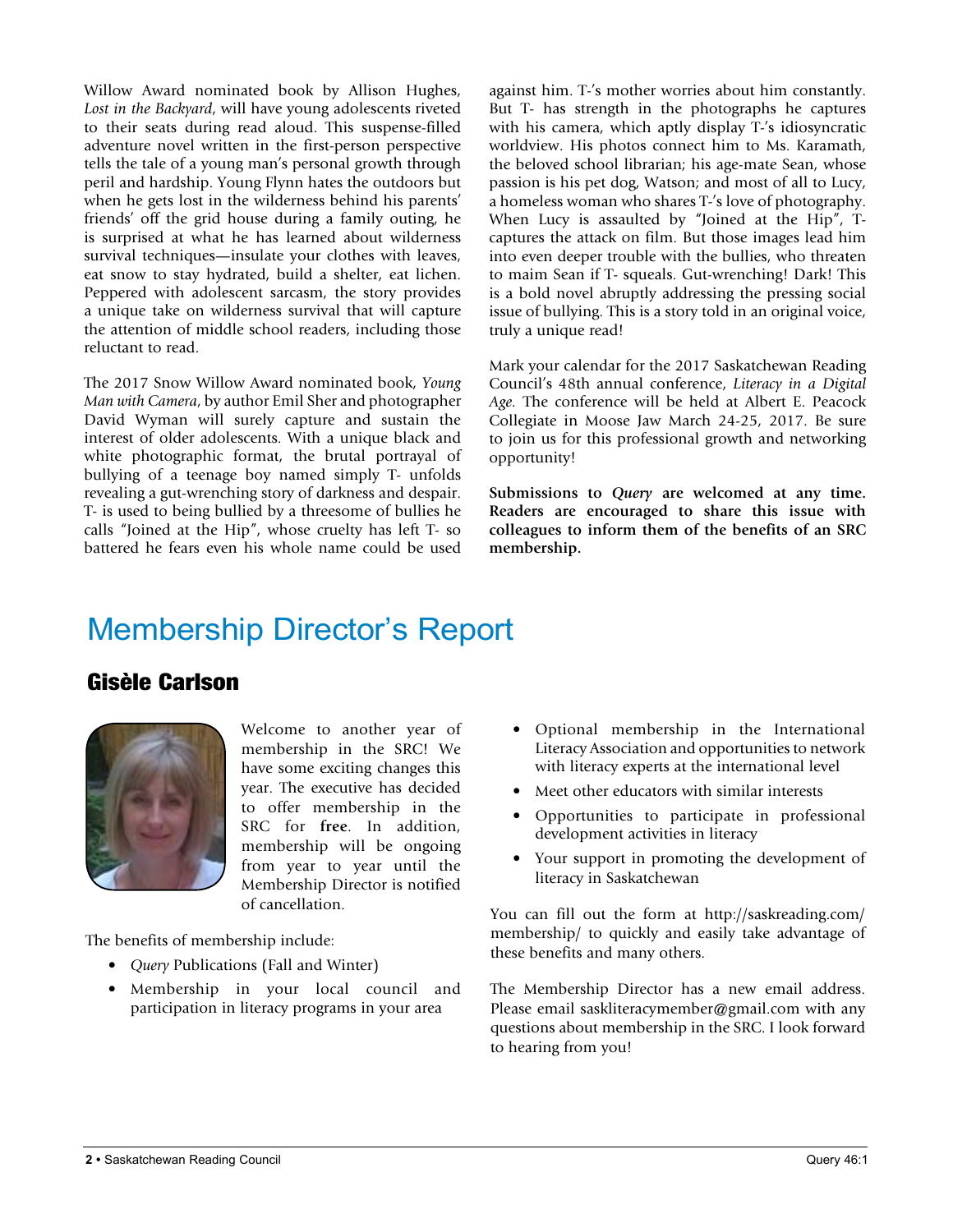# President's Report

### Tana Arnott



I am looking forward to another year on the executive of the Saskatchewan Reading Council as Council President. It is wonderful to network with a group of educators with a common passion of literacy.

On September 24, I attended the Professional Growth Network

Day in Saskatoon with Lisa Kowalyshyn, Vice President, and Pam Foy, Treasurer. Gisele Carlson, Membership, also attended. Many of the other Professional Growth Networks were there and it was interesting to hear that many of them were having the same challenges regarding membership and conference attendance that our council is having. It will be a goal of our council to continue to work on membership and increasing the number of teachers that we can network with throughout the year. There are many benefits to being involved with a Professional Network, and there are many teachers in our Province who are doing wonderful things in their classrooms.

As Education continues to change in our Province, the goals and visions of our council will have to adapt. It is important that as our teaching lives get busier and busier, we find the time to grow professionally. We need to reach out to the other teachers in our province and promote literacy and instill the love of learning within them, as well. We need to work with divisions in order to provide the necessary professional development for their teachers. We need to keep students at the forefront in our efforts and be sure to promote literacy and the love of reading within all of them.

It will be an exciting year of change for our council as we embrace learning and literacy. We are excited about our Annual Conference that will be held in March 2017 in Moose Jaw.

I am looking forward to working with the 2016-2017 executive as we continue to promote our own passion for literacy.

# *Young Saskatchewan Writers* Coordinator's Report

#### Lori Burton



This past spring saw our latest version of the *Young Saskatchewan Writers* publication. With 95 submissions chosen and published from grades pre-Kindergarten to twelve, I think we have some excellent examples of student writing from many areas of our province! Thank you to all our

teachers who read, chose and submitted some pieces of writing, and who nurtured our young literacy learners. After all, as Stephen King says, "If you want to be a writer, you MUST do two things ABOVE all others: READ a lot and WRITE a lot." Teachers: it is because of you that our students read a lot and write a lot – and do it well!

Perhaps you are a teacher of writing… perhaps you don't teach writing and maybe you are just an adult interested in a child's life. If you know of a young person whose writing is worth sharing, please contact me at lori.burton@rbe.sk.ca and I can help you get the piece published. As we ended our SRC fall executive meeting in October, we did some planning for our spring conference, to be held in Moose Jaw on March 24 and 25. The focus will be reading in the digital age. How are our young writers affected by their digital lives? Time will tell!

Let's all work to find the best and brightest of our young Saskatchewan writers! As Tobias Wolff said, "A true piece of writing is a dangerous thing, it can change your life." Thank you to all our writers who have changed their lives and our worlds!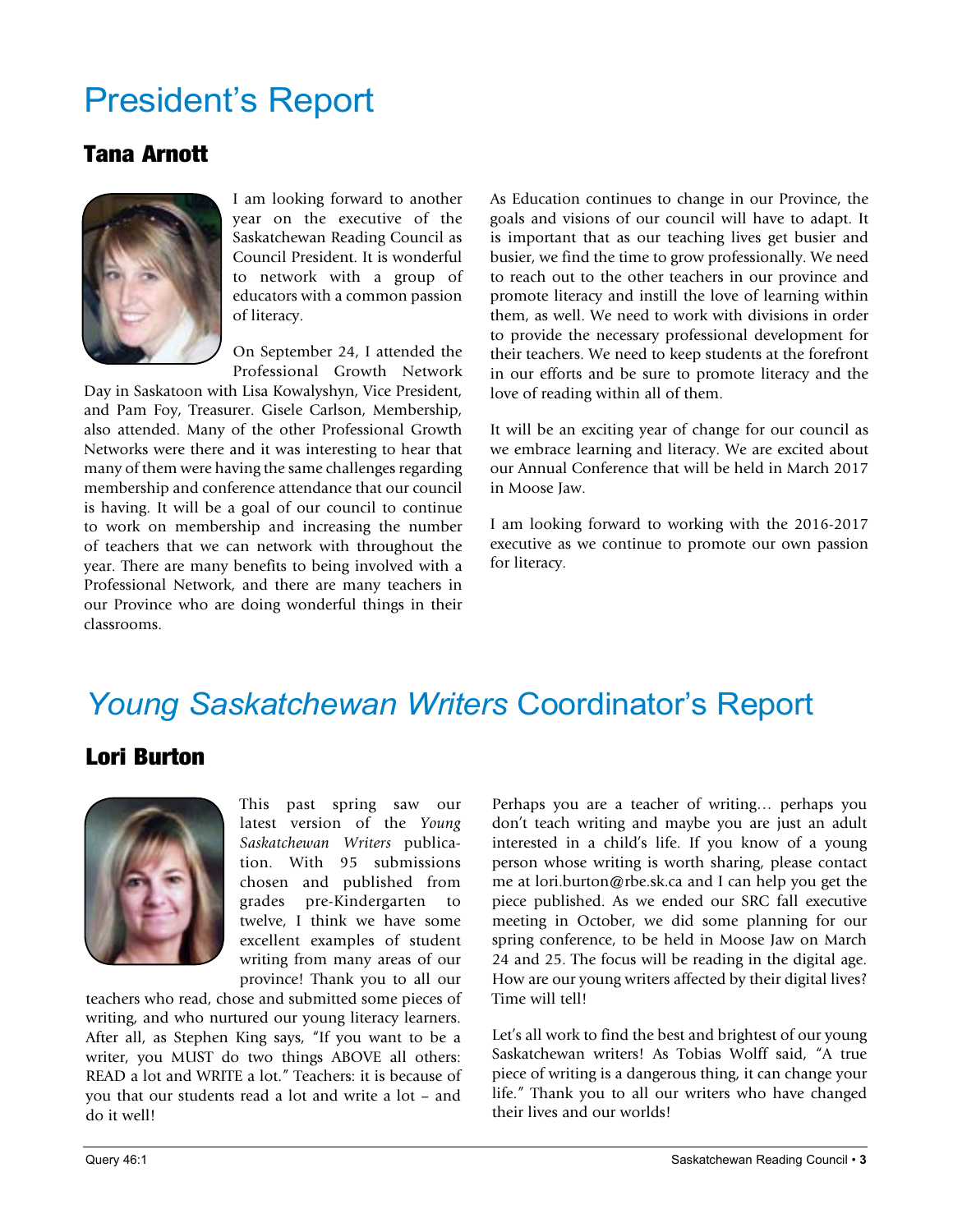# International Literacy Coordinator's Report

#### Shelly Galloway



Highlights of the initiatives of the Saskatchewan Reading Council that contributed to earning the Award of Excellence include:

• **Young Saskatchewan Authors**  – The *Young Saskatchewan Writers* program provides an opportunity for young authors

to have their work published in an anthology of writing published by the Saskatchewan Reading Council. Writing submissions are received by the coordinator of the project. SRC members read, edit, send in the writing, and then organize a selection process for the final publication. Local reading councils host a special authors' night for the young authors to come and read their published works in front of an audience.

- **Scholarships** Two scholarships from the SRC are offered – one at the University of Saskatchewan and one at the University of Regina.
- **Read to Me** The Read to Me project raises awareness of the importance of reading to children in the home and to provide parents of Kindergarten children with a book and pamphlets full of information concerning the benefits of reading to their children from an early age. The children receive Read to Me bags with a book, a letter to the parents, a bookmark about reading, and a booklet about the importance of reading from the Saskatchewan Literacy Network.

• **Saskatchewan Reading Conference** – The 47th Annual Reading Conference: Writing is Learning will be held in Regina, Saskatchewan on May 13,14, 2016. Keynote speakers will be Lori Jamison, Sarah Ellis and Sue Jackson as well as Sask. Authors presenting at the author evening.

#### Major Initiatives I plan to continue

Encourage members to remain active in the ILA. Offer books clubs from current authors that the ILA sponsors and or publishes. Continue to promote above activities. Send information from the ILA to all members. 2017 SRC Reading Conference. External partnerships: We work with the **Saskatchewan Literacy Network** – continue to partner with this organization to promote Literacy in Saskatchewan. We work with the **Willow Awards** – this promotes reading of Canadian books by children across the province – continue to partner with. We work with the **STF** – Saskatchewan Teachers' Federation – a professional growth network promotes the SRC Reading Conference and our councils continue to attend the meetings and continue with the partnership.

Continue with School Liaisons by offering free membership to those members who promote literacy in their schools.

The ILA could send information on topics for our leadership workshop in the Fall.

## Communications Coordinator's Report

#### Sharon Funk



This past year has been exciting in the communications area. The Facebook page for Saskatchewan Reading Council has grown in membership. Twitter has also been growing in interest and followers. I enjoy looking for interesting articles and memes to encourage thinking or maybe bring a smile to someone!

If you come across any interesting articles, literacy events in your school etc., please share them on our Facebook page or on Twitter. Great things are happening in our field.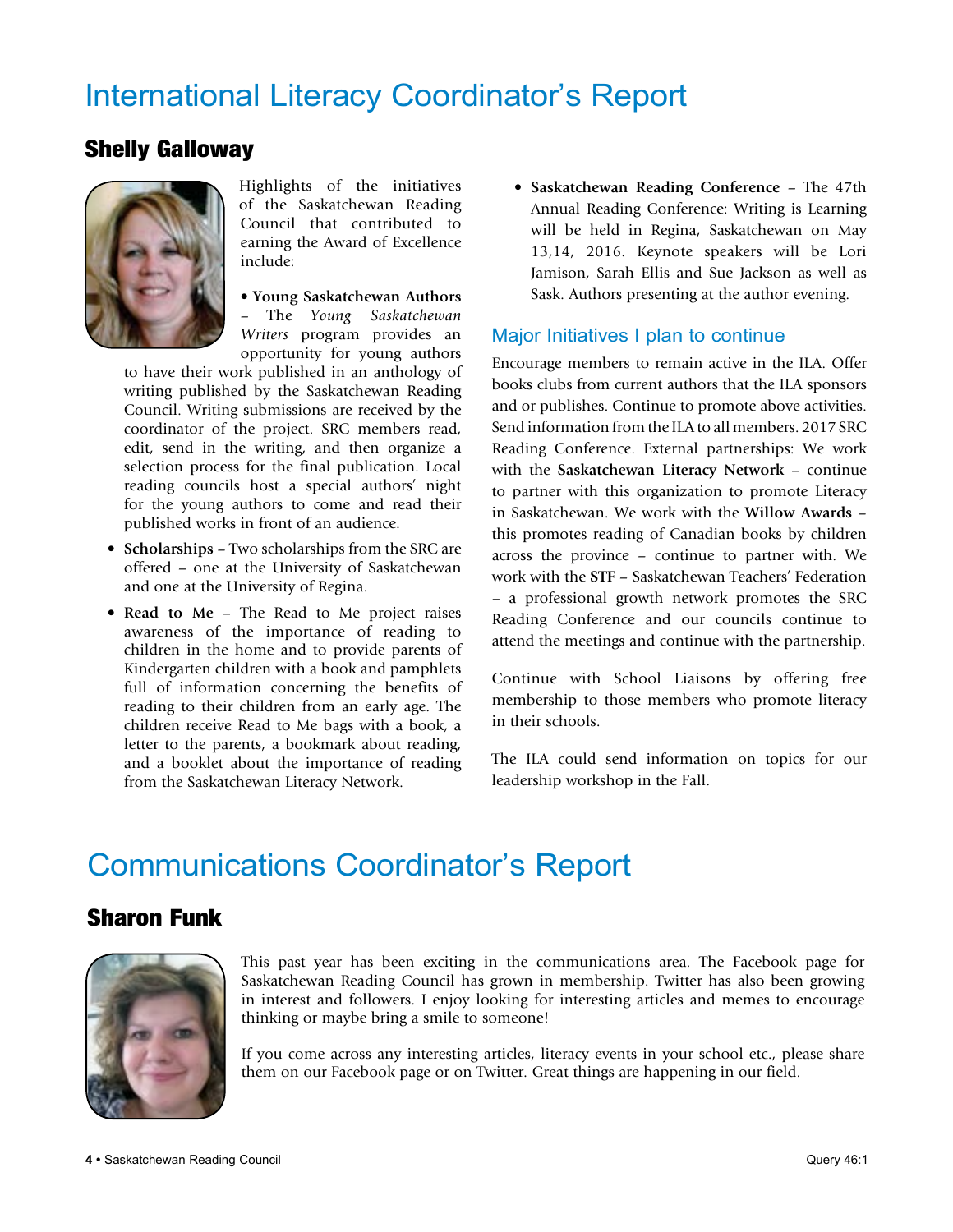# Local Council Reports

### Kewetin Nene Reading Council

#### **Deborah Gibson-Dingwall, President**



KNRC continues to promote a variety of literacy initiatives across Northern Saskatchewan and it is as a pleasure to serve as president of the Kewetin Nene Reading Council for another year. This is a special year for as we are celebrating our thirtieth year as a local council.

Our KNRC members engaged in promotional activities at the Northern Area Teachers' Association Conference held in Prince Albert in October by setting up a KNRC membership and information booth as well as providing books for door prizes and new members. Our local council AGM on October 12 was held during the teachers' convention and our new executive was chosen. We also wish a fond farewell and happy retirement to our long time member and membership director, Barb Traxel.

Our new officers are:

| PresidentDeborah Gibson-Dingwall          |  |
|-------------------------------------------|--|
| Secretary Treasurer Harriet Roy           |  |
| Membership Melva Herman                   |  |
| Vice President. Magi McFadden             |  |
| Young Saskatchewan Writers . Lynda Renaud |  |
| Read to Me Kim Stewart                    |  |
| Communications Marlee Waldron             |  |
| Member at Large  Reid Dingwall            |  |
| Member at Large Bill Ryan                 |  |

KNRC continues its commitment to seeking membership from all northern communities by sharing information with First Nations operated schools and sponsoring membership of students from the Northern Teacher Education Program as well as our provincial schools. We expect our membership will continue to increase with our new Communications Director, Marlee Waldron who has set up a Facebook page for KNRC along with our new Membership Director, Melva Herman.

This year two hundred SRC Read to Me books were distributed by our former Read to Me Coordinator, Dawn Kuppenbender. Forty SRC books went to Pinehouse, twenty-five went to NORTEP, ten went to Sandy Bay, twenty-three went to Beauval AHS (home

visits) and one hundred and two went to Kids First North in the following communities of Stony Rapids, Buffalo Narrows, Ile-a-la-Crosse, La Loche, Cumberland House, Creighton, La Ronge, and Sandy Bay (Breaking Trails Family Place). The NORTEP students distribute their books in their home communities for the SRC Read to Me program in both the fall and the spring of each year. This year the books went to eleven communities. Our new Read to Me Coordinator is Kim Stewart.

KNRC increased our number of submissions to the *Young Saskatchewan Writers* publication this year. There were twenty-one entries received this year. Entries were received from NLSD 113 schools located in Pinehouse, La Ronge, Cumberland House, Air Ronge and two band schools – Clearwater Dene and Sally Ross in Hall Lake. Kewetin Nene had nine pages allocated to them for this edition. Lynda Renaud will continue as our *Young Saskatchewan Writers* Coordinator for 2016-17.

Some of our other activities include council members participating in a variety of Family Literacy Day activities in their schools in January, along with ongoing family literacy initiatives such as "Read Together" evenings, family literacy games night, book draws, literacy fairs and Elder's storytelling. Our Vice-president, Magi McFadden coordinated some special events in Minahik Waskahigan High School in Pinehouse Lake. The high school in Pinehouse Lake did Steps 4 Literacy September 8 International Literacy day logging 69,000 steps. The Steps 4 Literqcy is an ILA service project kit student activity. The Willow Awards were launched



KNRC Membership Drive Display Table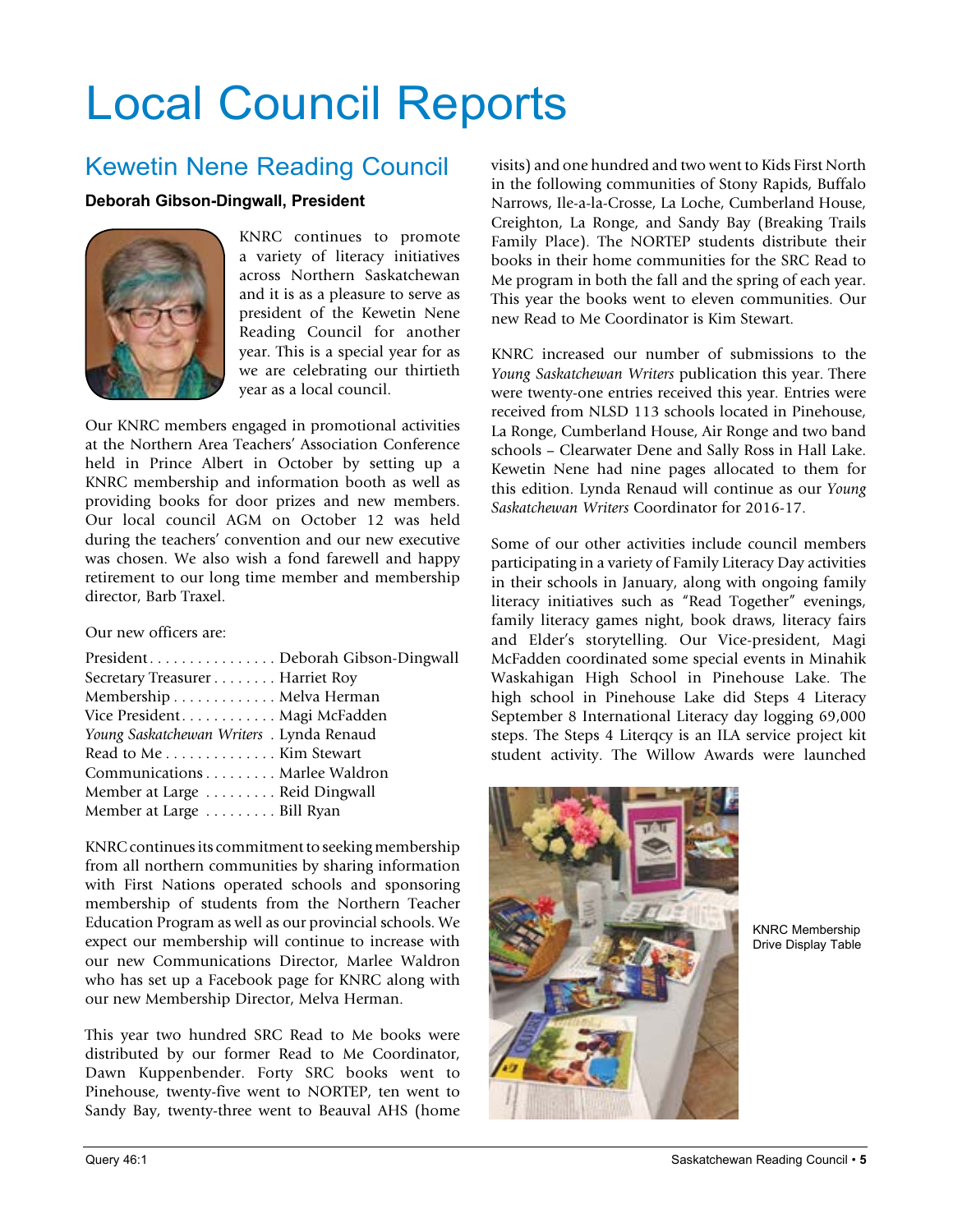in the elementary school and in the high school in Pinehouse Lake this year. The elementary school in Pinehouse Lake is also initiating the Dr. Nadine Mort's School-wide Blitzes.

KNRC contributes to the Pahkisimon Nuye?àh Library System's SaskPower Northern Reading Program which is coordinated by our Secretary Treasurer, Harriet Roy. This program includes a reading challenge to schools to become the "Readingest Community in Northern Saskatchewan." This year's theme is "On your Mark… Get Set…Read!" and will incorporate physical literacy into each day of the challenge.

For our international project KNRC continues to donate to the Malala Foundation to promote literacy and advocacy for compulsory schooling for all children world-wide www.malalafund.org. Our professional development activity in March of this year was KNRC members participating in a reading circle and reading the book, *Be Fabulous: The Reading Teacher's Guide to Reclaiming Happiness in Your Classroom*. We are planning a member and executive professional development event in a central location in March 2017.

Thank you to all our local council members for their continued commitment to northern literacy. Your work in promoting literacy for children is appreciated.



### East Central Reading Council

#### **Tammie Latimer, President**

The East Central Reading Council is quietly supporting literacy in the East Central region through the following programs this year. This fall we

distributed over 200 books to the students in the Pre-K programs in the Christ the Teacher and Good Spirit School Divisions. We are also planning to host a "Reading Strategies" workshop based on the book, *The Reading Strategies Book*, by Jenifer Serravallo later this fall. In January we will be offering the Family Literacy Trivia Contest for Family Literacy Day and we will be collecting submissions for the Young Writers publication. In March we are looking forward to a book sharing night and supporting the provincial reading conference. Finally we will close the year with Read to Me and our Young Writer's Tea.

We would like to thank our dedicated local executive members for their many years of service in promoting the love of reading!



### South East Reading Council

#### **Joan Bue, President**

Welcome to another year of literacy and learning!

Pam and I were able to meet during the summer and

we talked about having an author tour in October during Education Week. Pam suggested Maureen Ulrich a playwright and author from the Lampman area of Saskatchewan. Her play "The Snowbirds" was featured at the 2015 Fringe Festival in Saskatoon. She also has a trilogy of young adult novels – the main character is a young girl who plays hockey.

Pam got to work right away and set things up for Maureen to visit schools in Carlyle, Manor, Moosomin, Wapella, Wawota and Maryfield. Maureen was doing author readings for students in Grades 3-12 as well as a few writing workshops for Grade 5-7 students as well as some high school classes.

Pam always does such a good job setting things up with schools and making arrangements for lunch and accommodations! Thanks Pam!

We also decided that it was time to change our postcards, so we did! Pam has distributed the postcards.

We will continue to do Young Writers – we always have a great turn out for our Young Writers Celebration each year.

As well, we are planning another author tour for the spring for younger children. Judith Silverthorne has a new book "Honouring the Buffalo" and we hope to get her out to our area for a tour.

We really need to increase our membership, so Pam and I will put our heads together and maybe plan a supper meeting and see what happens!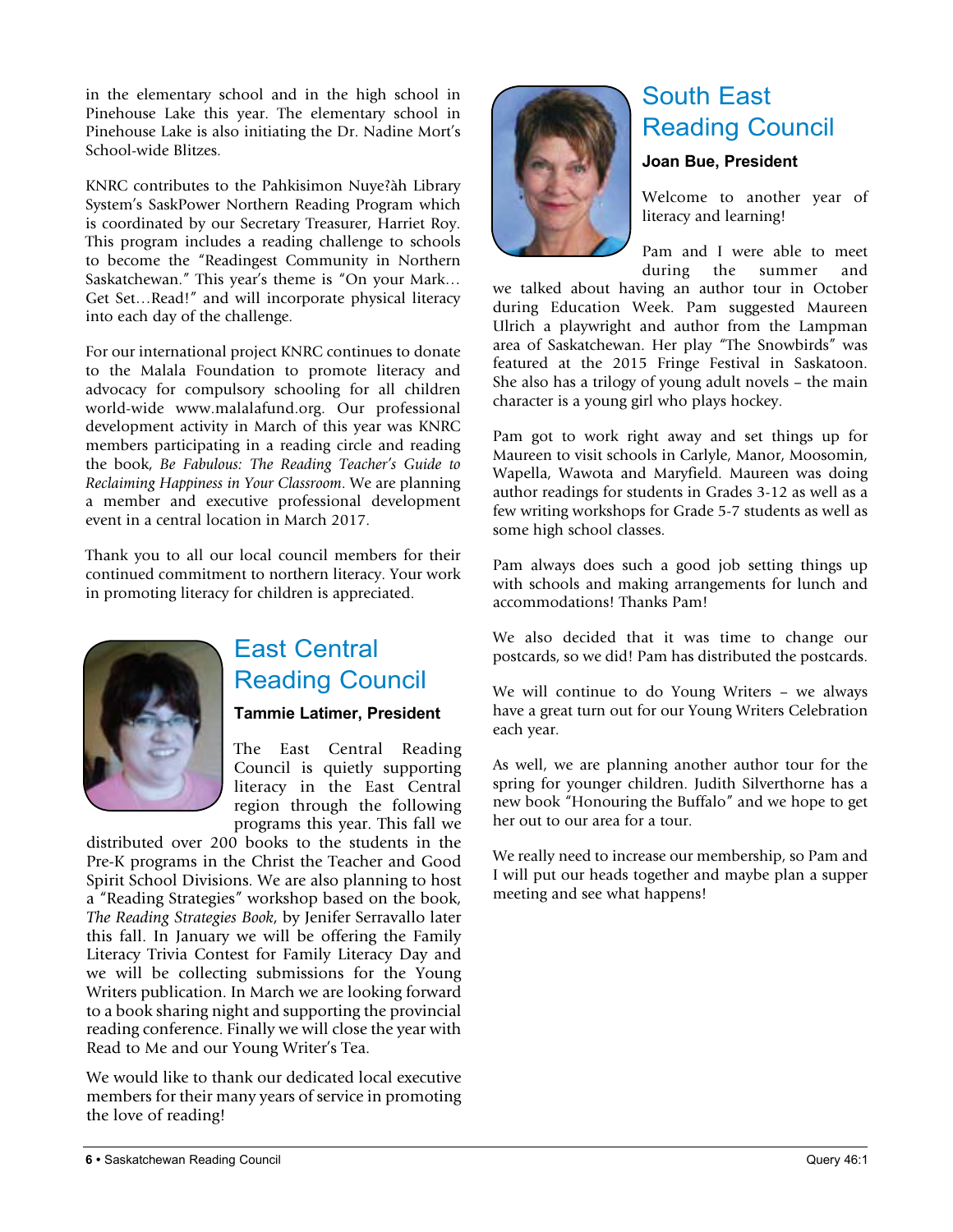### Saskatoon and District Reading Council

#### **Lee Jacobson and Barbara Alberton, Co-Presidents**

The Saskatoon and District Reading Council supports and promotes literacy by our commitment to carry out the yearly projects of the SRC and of our own. We are working with an expanding executive this year and looking forward to branching out and creating new projects to promote literacy around the city and area. Our AGM was September 20.

This year we have decided to continue with projects such as Read to Me and Young Writers of Saskatchewan. The SDRC continues to support the province wide Read to Me initiative, the donation of books and literacy information to Ronald McDonald house, Crisis Nursery, Egads and it has put out to the reading reps to forward any other agencies or programs who would benefit from a donation of books. This project usually takes place in May.

The *Young Saskatchewan Writers* program promotes writing from all grade levels in and around the city. A committee of executive, members at large and school liaisons meet to choose 16-18 pieces to publish in the *Young Saskatchewan Writers* publication, which comes out in June. The SDRC will then hold a young author's night to celebrate our author's success. This year, due to the large number of attendees of various ages, we hope to offer the young writers the opportunity to have a writer's workshop with a known local author for their own age group K-3 and Grade 4-8.

This year we will offer professional development to our liaison members in form of a book club. The book chosen is *No More Independent Reading without Support* by Debbie Miller. We will meet three times a year to discuss and elaborate how this book could impact the teaching practice in their classroom.

We have also promoted Global Reading Aloud with a small presentation. At current, we have a few members who are participating.

We made post cards illustrating our goals, accomplishments, and information on how to join SDRC. These postcards were sent out to the Beginning Teachers' Orientation and to schools in and around the city. We are planning on looking into different forms of advertising and promoting our PD sessions throughout the year.

Our current executive council this year includes:

- Co-President: Lee Jacobson and Barbara Alberton
- Treasurer: Najla Akl
- Secretary: Nikki Welder
- Membership Directors: Paula Klein, Heather Robertson, Marge Roszell
- Member at Large: Shella Gonzales

We look forward to a new year with creative and new ideas.

### South Saskatchewan Reading Council

#### **Lisa Kowalyshyn, President**



The SSRC serves teachers in school divisions in and around Regina. I'm pleased to report that we have another full executive and exciting program this year. Our program for this coming year includes a Christmas meeting and Social, Young Writers submissions and Young Authors Night, a professional book club discussion, Read to Me, and many others. One of our projects is the Get Well Soon Literacy Kits. We offer these kits to students who need to stay at home from school for extended periods of time because of illness. Teachers can request a kit for a deserving student, and parents really appreciate the support when they have a sick child.

For more information on our council, please email me at southsaskreadingcouncil@gmail. com, visit our website http://saskreading.com/local-councils/south-saskatchewan/, or follow us on Facebook at South Saskatchewan Reading Council or on Twitter @SSRC\_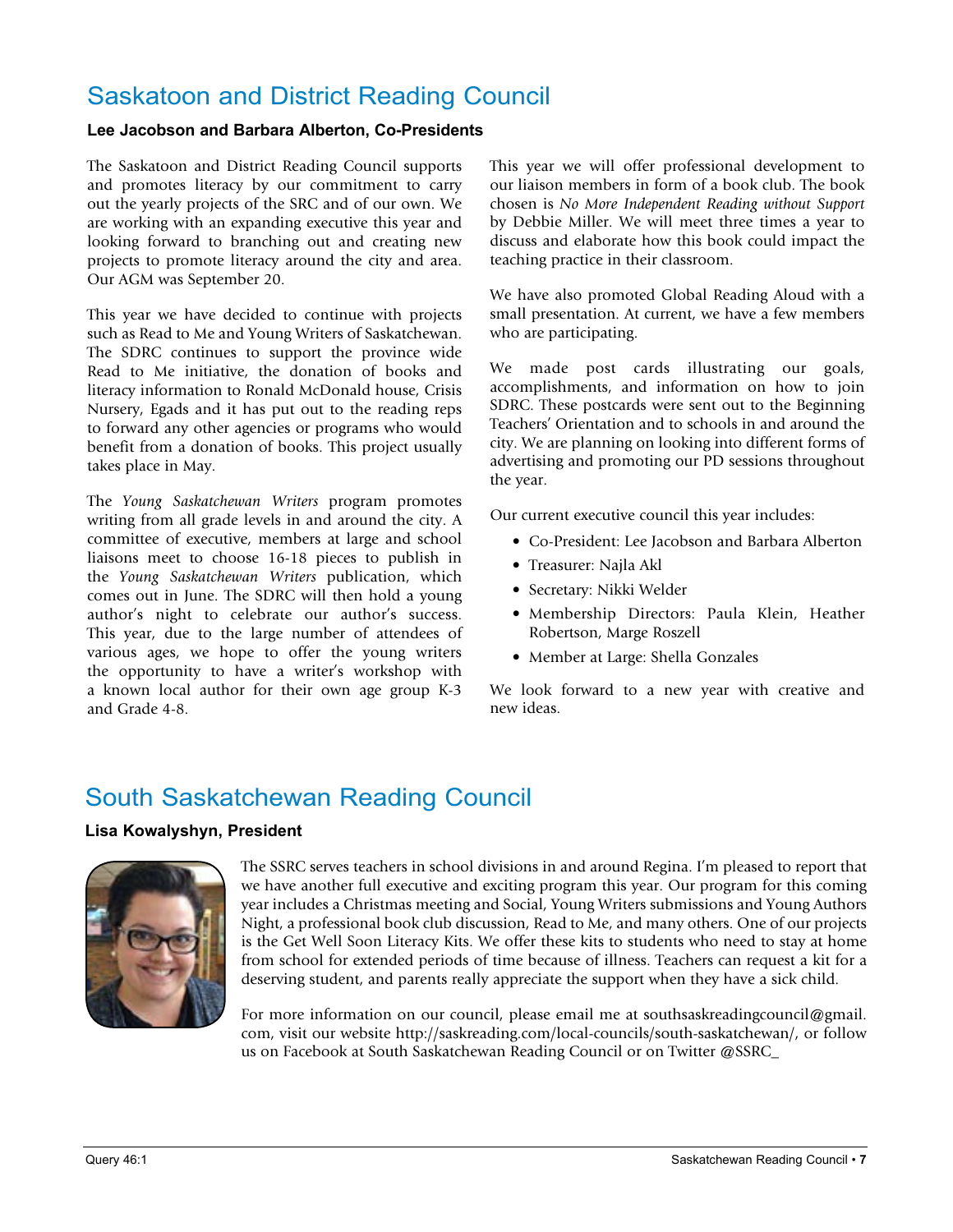

### **Southwest** Reading Council

#### **Jennifer Lundsten, President**

The South West Reading Council is ready to welcome a new year and a new journey in literacy. We are continuing to focus on our goal of putting

as many books into the hands of young readers as possible.

We started in September, with our local council making a donation to a program that organized the purchase and distribution of books for students in Fort McMurray after the fires that destroyed their community. We were able to make this donation in the fall as the school year began and families focused on getting back on track.

In addition, we are planning the following activities and programs in 2016-17:

- To participate in the Read to Me program by providing books to Pre-K students in Sun West School Division, Chinook School Division and our local area schools within Holy Trinity Catholic School Division.
- To participate in the *Young Saskatchewan Writers*' contest and publication.
- To donate more books to early learning centres in our local council area. This is the third year for this program and each year we have chosen different facilities to receive the books.
- To organize reading readiness book bags for Hutterian children as they prepare to enter kindergarten. This program gives us the opportunity to work with school divisions and Chinook Regional Libraries to spread knowledge about literacy development.
- To help schools in our local council area provide their students with literacy events or celebrations.

We are hoping to reach more children this year, provide more books and give teachers and parents the tools to promote literacy at home and school.

### Moose Jaw and District Reading Council

#### **Tana Arnott, President**



The Moose Jaw and District Reading Council continues to stay strong as we work towards building our numbers. We continue to keep the programs alive in our schools and community that benefit the literacy of our children. We will be continuing our Read to Me program – all babies born in the Moose Jaw F.H. Wigmore hospital will receive a package

with a new book and information about the importance of literacy and reading to children. We have partnered with Moose Jaw Literacy in order to bring literacy to the new children in our communities.

We are going to host a city-wide paperback book exchange this year. We have gone away from this event as schools started incorporating one into their own schools, but we will try this event again this year expanding into the high schools. The love of reading does not stop when you enter the hallways of high school.

We will also host a Professional Development Workshop for increasing interest in reading for pleasure for our students. We have partnered with the Moose Jaw Public Library in the past, and I am hoping we can do that again this year. They have done so much for literacy in our community. Family Literacy Day in January will continue to be a focus for us, as well, as we provide our schools with information about how to incorporate celebrating the day in our schools.

We look forward to an exciting year!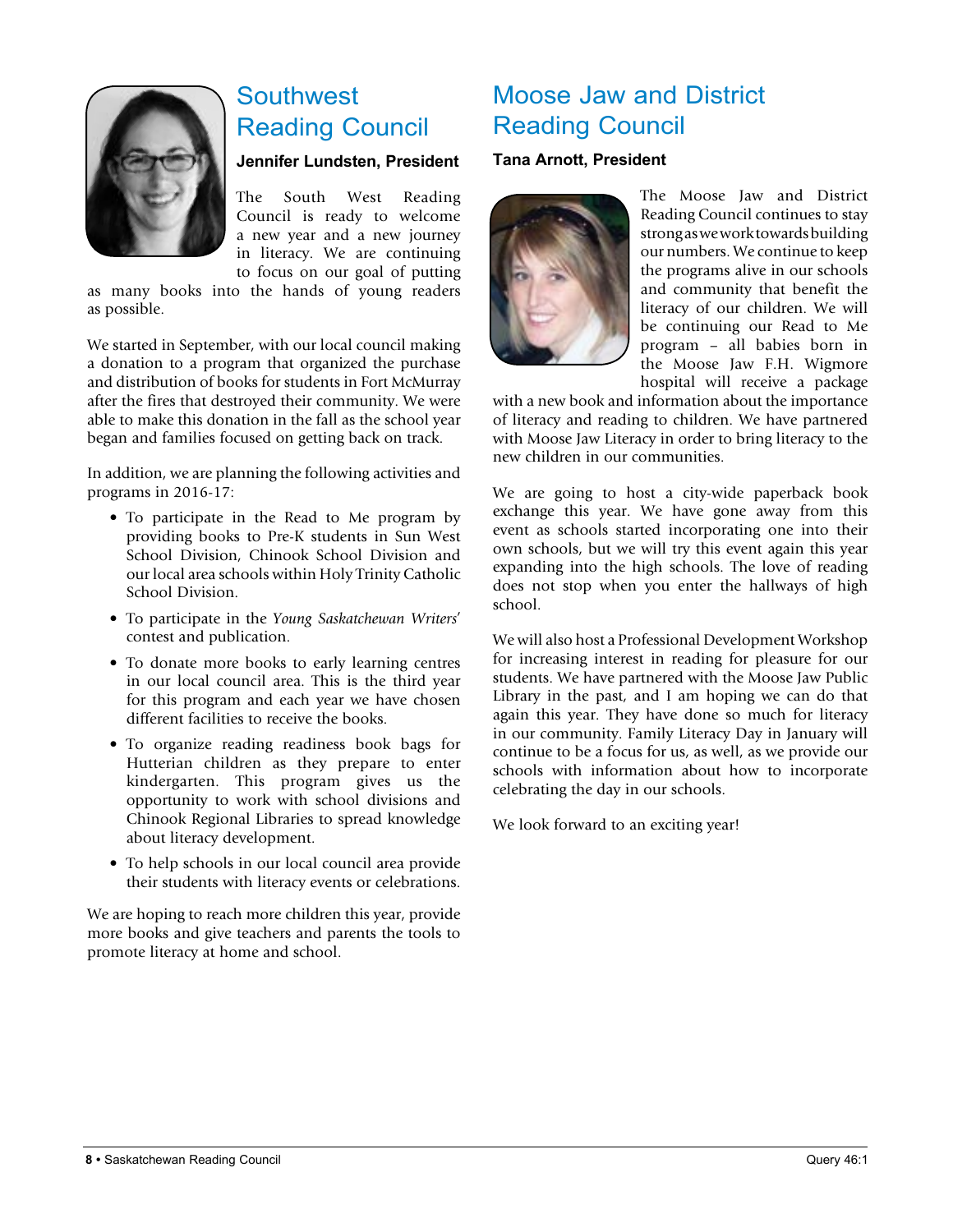# International Literacy Day: Steps 4 Literacy

#### Magi McFadden

*Magi McFadden is a resource teacher at Minahik Waskahigan High School in Pinehouse Lake Saskatchewan with Northern Lights School Division 113 and vice president of Kewetin Nene local council of the Saskatchewan Reading Council (SRC). Magi is editor of* Query*, the official publication of the Saskatchewan Reading Council which is a professional growth network of the Saskatchewan Teachers' Federation and affiliate of the International Literacy Association (ILA). The importance of literacy at Minahik Waskahigan High School in Pinehouse Lake, Saskatchewan was celebrated International Literacy Day, September 8, 2016 through school, classroom and individual participation in Steps 4 Literacy. Inspiring students to put themselves in the shoes of students in developing nations who walk many kilometers just to get to school each day, students in Grades 6-12 counted the number of steps they walked/ran/jogged for the entire day and posted their tallies outside their classroom doors and on social media using #steps4literacy. Book prizes were awarded to students with the highest tallies of total step counts. With a mission of empowering young people to lead healthy lives, create successful communities and prosperous economies this active celebration of International Literacy Day provided students an opportunity to participate in the transformative power of literacy to drive sustainable change worldwide. Through school-wide implementation of selected activities in the "Service Project Kit: Make Your Steps Count!" from the International Literacy Association (www.literacyworldwide.org), students welcomed encouragement to broaden their worldview, raise awareness of the importance of reading and writing, and advance literacy.* 

#### International Literacy Day

I<br>Th n an effort to focus attention on worldwide literacy needs, September 8 was proclaimed **International Literacy Day** by UNESCO on November 17, 1965. The needs inspiring a focus on literacy are still prevalent today as nearly 800 million people, two-thirds of whom are women including 126 million of the world's youth, do not know how to read or write. According to UNESCO, a clear connection exists between illiteracy and countries in severe poverty, and between illiteracy and prejudice against women (Wiki, 2016).

The aim of International Literacy Day is to highlight the importance of literacy to individuals, communities and societies. On International Literacy Day each year, UNESCO reminds the international community of the status of literacy globally. Celebrations take place around the world and have included themes focusing on literacy and health, literacy and peace, and literacy and empowerment (Wiki, 2016).

#### International Literacy Association

The International Literacy Association (ILA) is a global advocacy and membership organization dedicated to advancing literacy through its network of more than 300,000 literacy educators, researchers and experts in more than 70 countries. Believing in the transformative power of literacy to create more successful societies, healthy communities and prosperous economies, the ILA works to advance literacy through research, advocacy efforts, volunteerism and professional development activities for educators (International Literacy Association, 2016a). To learn more about ILA, visit literacyworldwide.org.

As the champion of a vibrant literacy community, the ILA recognizes the importance of working together to raise public awareness of the extraordinary value of the written word and of the necessity to promote a literate society. This year the ILA's theme, Steps to Advance Literacy, aims to inspire students to put themselves in the shoes of students in developing nations who may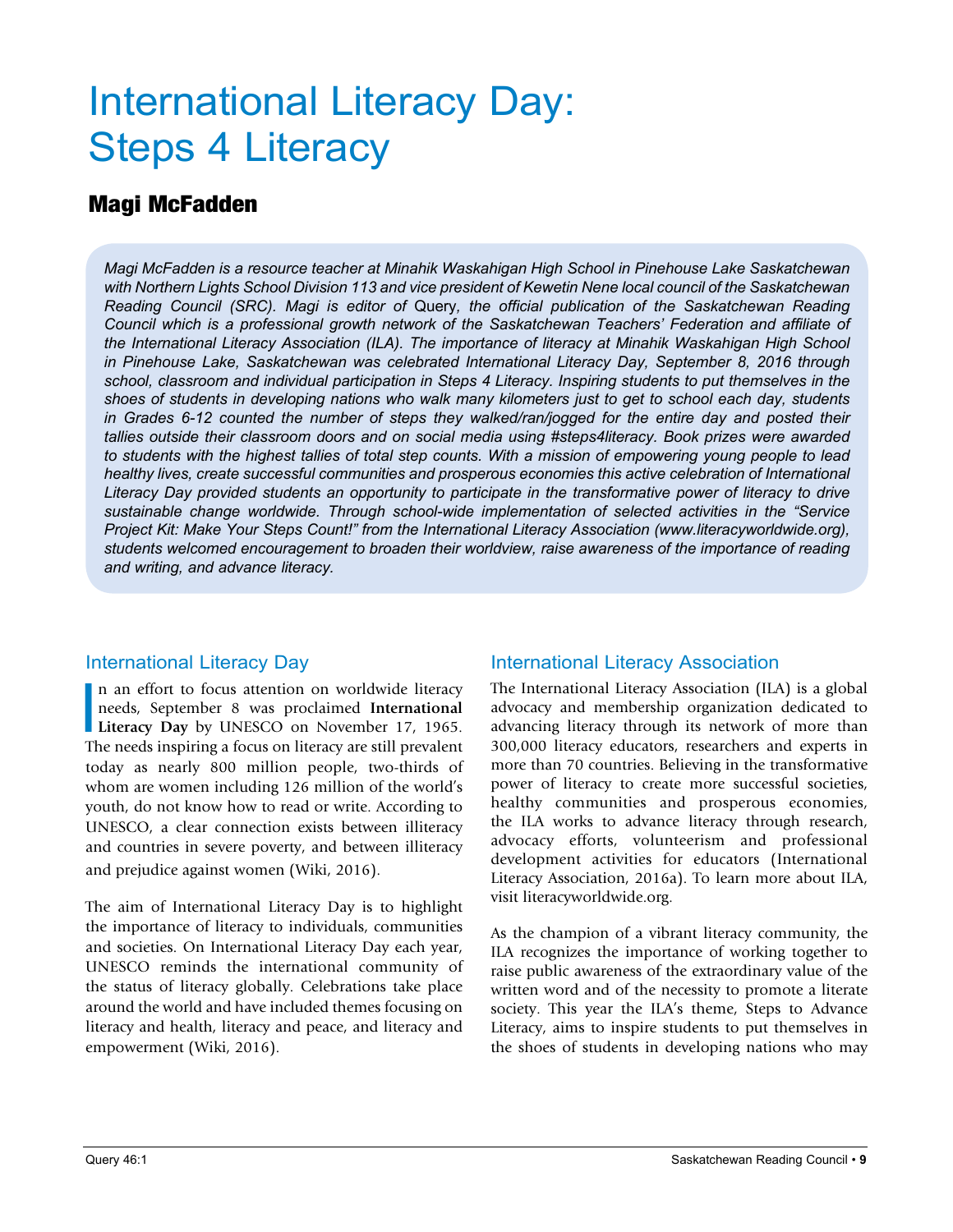have to walk many kilometers to get to school each day. On September 8, 2016 International Literacy Day, students are encouraged to broaden their worldview, raise awareness of the importance of reading and writing, and advance literacy through participation in activities and projects that involve physically tracking and counting steps taken (International Literacy Association, 2016a).

#### Celebrating International Literacy Day - Steps 4 Literacy

Through school-wide implementation of selected activities in the *Service Project Kit: Make Your Steps Count!* from the ILA (www.literacyworldwide.org), students at Minahik Waskahigan High School welcomed the opportunity to broaden their worldview and go the distance to raise awareness of the importance of reading and writing, and advance literacy (International Literacy Association, 2016b). Teaming up with colleagues, teachers partnered with another class for brisk walks or connected with the gym teacher to share their mission of tracking steps to advance literacy. Walk breaks were integrated into daily lesson plans. Students strolled through school hallways or were supervised in the schoolyard during time set aside for outdoor walks. Setting goals such as taking 784 steps by the end of the school day – International Literacy Day, students in Grade 6-12 worked toward the aim of advancing literacy together. Tracking steps schoolwide was facilitated by individual and classroom step count tallies. Results were shared in posters displaying tallies on the exteriors of classroom doors and on social media using #steps4literacy (International Literacy Association, 2016b). Of course all this activity led to initiation of a contest for the most steps taken. Student tallies revealed a school total of nearly 69,000 steps taken for literacy and a range of 523 to 6,000 steps taken for literacy on International Literacy Day at Minahik Waskahigan High School. Tying walk/run/jog activities into the greater mission of enhancing literacy for students, book prizes Steps 4 Literacy Student Book Prizes

were awarded to special needs students and to a girl and a boy in each participating classroom for the most steps taken. During a day of celebration, students at Minahik Waskahigan High School were empowered to deepen their understanding of global concerns regarding literacy and share reasons for tracking their steps to advance literacy, letting their progress inspire family and friends to get actively involved.

#### References

- International Literacy Association (2016a). *Activity kit: Steps to advance literacy*. Retrieved September 2, 2016 from https://www.literacyworldwide.org/
- International Literacy Association (2016b). *Service project kit: Make our steps count!* Retrieved September 2, 2016 from https://www.literacyworldwide.org/
- Wiki (2016). *International literacy day*. Retrieved from Wikipedia September 1, 2016 (https://en.wikipedia. org/wiki/International\_Literacy\_Day)

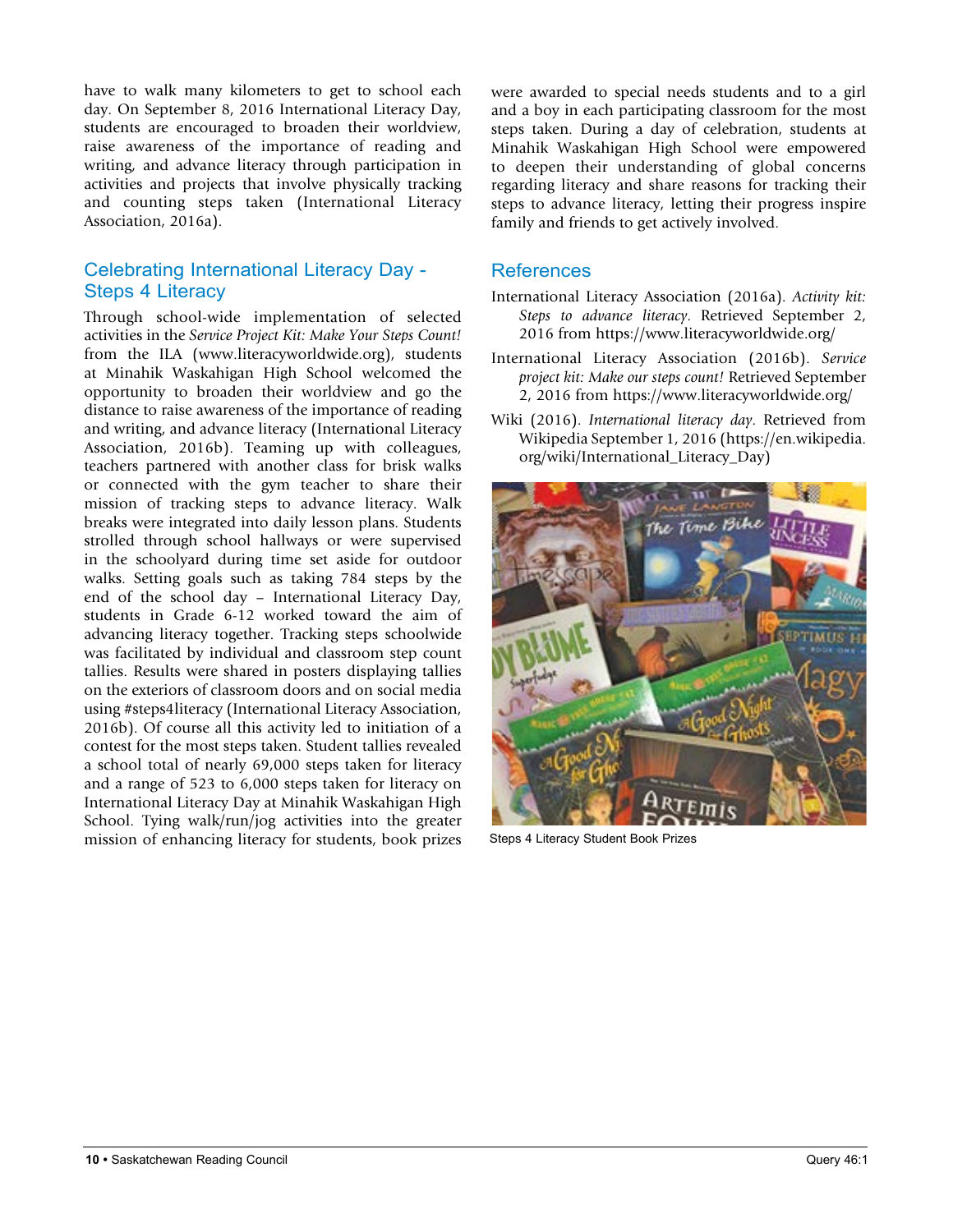# Critical Reading

#### Lori Jamison

*Lori Jamison is an internationally recognized teacher, author, consultant and speaker. Lori has served on the Board of Directors of the International Literacy Association and volunteered with the Language to Literacy Program in Belize. She is currently the Education Director for High Interest Publishing and creator of the weekly HIP TIPs (www.hip-books.com). The author of many professional resources for teachers, Lori has consulted with schools and districts across North America. A popular speaker at conferences and professional development events from Nova Scotia to New Zealand, Lori presented to delegates of the 47th annual Saskatchewan Reading Conference in Regina, Saskatchewan May 13-14, 2016. In this article, Lori declares*  the importance of shifting power from writer to reader during reading instruction. Lori lists methods of teaching *students to read critically and provides prompts for guiding students to read critically. Implementation of these prompts ensures that students examine authors' biases and purposes in addition to the techniques authors use to achieve their goals.* 

#### Critical Reading: Shifting Power from the Writer to the Reader

ritical reading takes readers beyond *what* the text says to *how* and *why* it is said. It requires readers to examine authors' biases and purposes – and the techniques authors use to achieve their text says to *how* and *why* it is said. It requires readers to examine authors' biases and purposes – and the techniques authors use to achieve their goals (Jamison, 2016). In fictional text, the biases and opinions of the narrator are not necessarily those of the author; however, they can still challenge the beliefs and biases of the reader.

There are several ways that readers read critically:

- By identifying the theme or message of the text
- By analyzing what response the writer is trying to elicit from the reader
- By noting the words and techniques the author has used to try to elicit that response
- By connecting to their own personal experience and the wider world
- By comparing their own experiences and beliefs to those of the author
- By challenging the author's beliefs and perspectives and how they are conveyed

#### Ten Prompts for Guiding Students to Read Critically:

**1. What lesson or theme or message do you think the writer is trying to convey?**

What are some key supporting details or events from the story that support that message? What information might be missing or confusing?

#### **2. What can you infer about the biases or beliefs of the author/narrator?**

In what ways are these biases/beliefs similar to your own beliefs? In what ways do they conflict with your own beliefs or thinking?

#### **3. What kind of reaction do you think the author is trying to get from readers?**

In what ways does the author/narrator try to make a connection with the reader? What techniques does the writer use to try to generate the desired reaction?

**4. What is the overall voice or style of the piece – humorous, scary, friendly, persuasive, etc.?**

What details, words, and writer's techniques support that tone?

#### **5. From whose point of view is the story told?**

Is this an appropriate choice for the story? Is the narrator's voice the voice of "power" in this piece?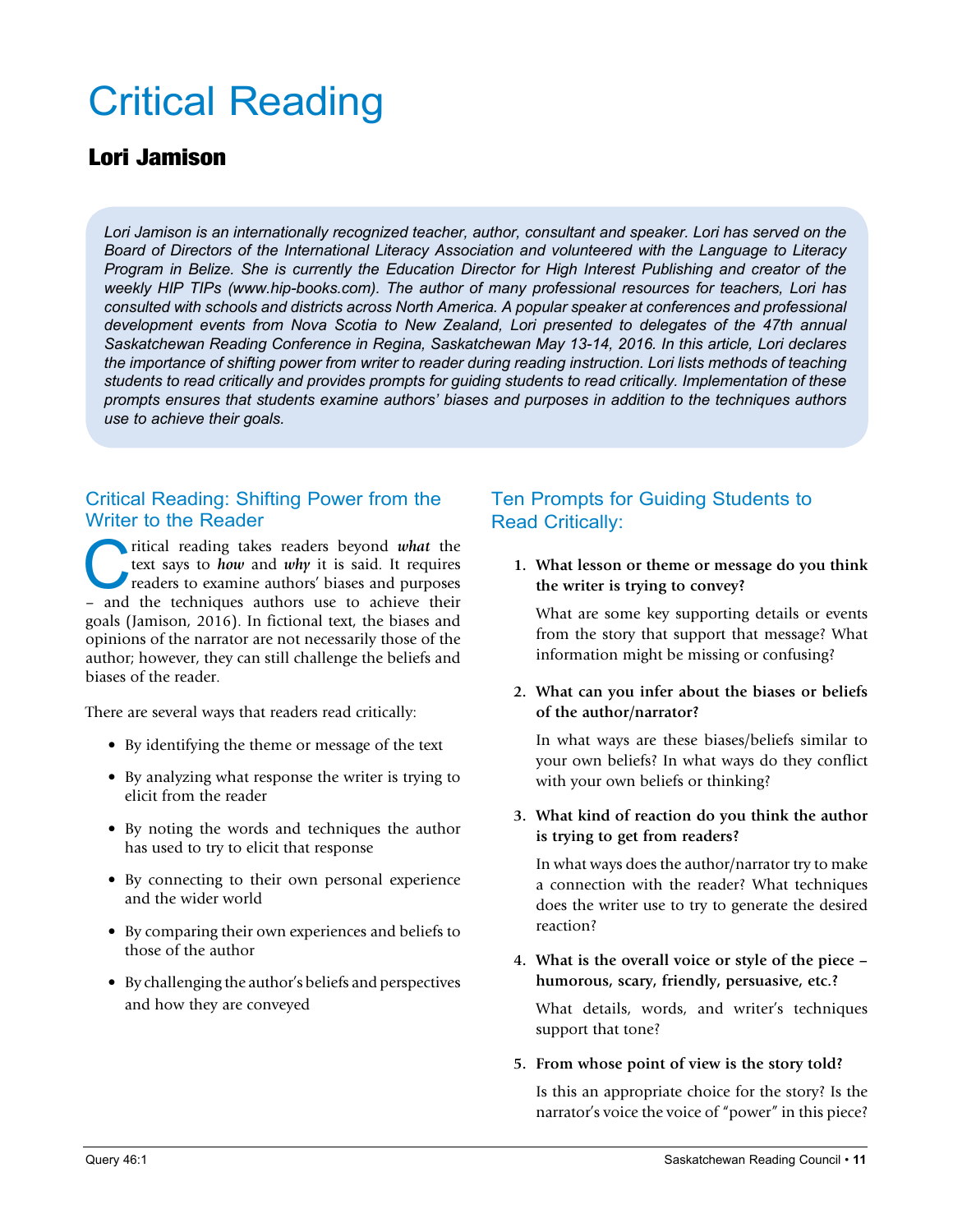**6. Whose voice might be missing in this piece?**

How might the story be different if told from another point of view?

**7. What messages or ideas might the author be implying or suggesting rather than stating outright?**

What evidence from the text supports your thinking?

**8. What real-life issues are discussed in this novel?** How do you think the author or narrator feels about these issues? What has the author done to make you think the same way about the issues as he/she does?

**9. In what ways do you as a reader connect with the issues and themes in the novel?**

Does (or doesn't) this reading help you relate to the larger world? Why or why not?

**10. Did the reading succeed in generating its intended response from you?**

Why or why not?

#### References

Jamison, L. (2016). *HIP Books: Teacher Tips – Critical Reading,* Retrieved May 12, 2016 from www. hip-books.com

# What's Happening Around Saskatchewan

#### September 2016

- 8 International Literacy Day
- 24 Professional Growth Networks Day

#### October 2016

- 15 Deadline for SRC Local Council Grants
- 21-22 Executive Leadership Meeting in Moose Jaw
- 31 Deadline for *Query* Submissions/All Local Council reports will be in this issue

#### November 2016

30 Deadline for SRC Lifetime Achievement Nomination14

#### December 2016

- 3 Conference Call 9:00-10:00 a.m.
- 15 Honour Council Application Form Due

#### January 2017

| Honour Council Achievement Award |
|----------------------------------|
| Conference Call 9:00-10:00 a.m.  |

- 15 Deadline for SRC Administrators Award Nomination
- 27 Family Literacy Day

#### February 2017

1 Young Saskatchewan Writer's Deadline

#### March 2017

- 4 Conference Call 9:00-10:00 a.m.
- 15 SRC Annual Reports Due
- 24-25 Annual Conference in Moose Jaw
- 25 Annual General Meeting

#### April 2017

30 Deadline for Spring Issue of *Query* – all local council president's reports and executive members must submit

#### June 2017

- 1 Submit Current Membership list to STF
- 30 Change of officers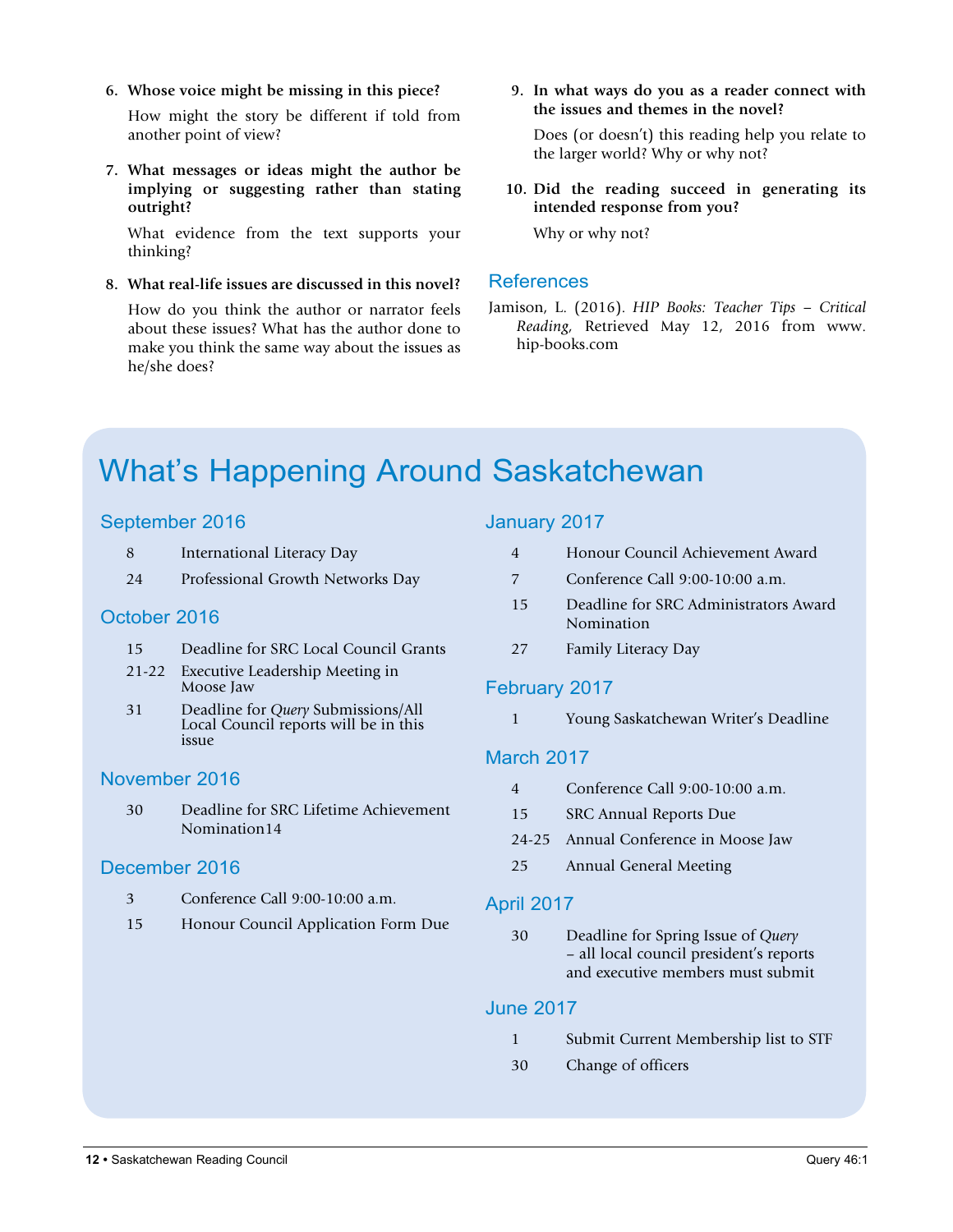# Book Circle: Professional Development for Teachers

#### Magi McFadden

*Magi McFadden is a resource teacher at Minahik Waskahigan High School in Pinehouse Lake Saskatchewan*  with Northern Lights School Division 113 and vice president of Kewetin Nene local council of the *Saskatchewan Reading Council (SRC). Magi is editor of* Query*, the official publication of the Saskatchewan Reading Council which is a professional growth network of the Saskatchewan Teachers' Federation and affiliate of the International Literacy Association (ILA). Kewetin Nene Reading Council brought together local council members for innovative professional development through implementation of a book circle. Through creation of a culture of sharing and professional dialogue, Kewetin Nene Reading Council's (KNRC) Book Circle, provided volunteer participants with an opportunity to read, discuss and reflect on classroom practice; enhance their professional knowledge; engage in professional learning in a supportive, risk-free learning environment; share perspectives; and network for professional growth. Through active engagement in KNRC Book Circle, participating Kewetin Nene Reading Council members were facilitated to learn about literacy, develop and understand themselves as readers, rediscover the excitement of being a reader, network with other council members and grow professionally.*

#### Creating a Culture of Professional Dialogue

reating a culture of sharing and professional<br>dialogue is an essential element for school<br>success (Boes, 2015). Teachers who read, discuss,<br>and implement current educational research are more dialogue is an essential element for school success (Boes, 2015). Teachers who read, discuss, and implement current educational research are more engaged and ready to meet the daily challenges in their classrooms. But the reality is that teachers lead busy lives, making it difficult to find time for these valuable discussions. Book circles create a venue for sharing ideas that can invigorate teachers and encourage professional reading and conversations (Delisio, 2010). Kewetin Nene Reading Council (KNRC) is committed to providing professional development for its members in a variety of forms. Teachers are best able to determine what professional development they need to pursue as life-long learners and book circles are designed for voluntary participation of interested members. Professional book circles provide an excellent opportunity for members to reflect on their classroom practice, enhance their professional knowledge, and engage in the professional learning that best meets their needs and the needs of their students. Book circles are shared learning experiences that give educators an opportunity for professional networking and reflection through an in-depth examination of ideas, concepts, research and strategies presented in a professional resource (ETFO, 2015). The main goals of KNRC Book Circle are: to enhance the professional knowledge and professional practice of our members; to foster leadership at the local reading council level; to reflect on current teaching practices; and to promote literacy

and literacy instruction. When professional book circle experiences are linked to the real world of teaching and to authentic situations within their classrooms, teachers have a deeper understanding of their impact on classroom practice and student learning.

#### Facilitating Book Circles

Book circles are adult equivalents of student literature circles but with emphasis on networking for professional growth according to collaboratively developed expectations. The aim is to encourage thoughtful discussion and share a love of reading with like-minded individuals. There is no one way to do book circles. Book circles, otherwise known as book clubs look different in every application; they change from book to book and participate to participant. Book circles have no recipe, they are not a specific "program", and they never look the same from year to year or even from day to day. The reason? True engagement with literature within a community of readers can't possibly be prescribed, it can only be described. The true goal of a book circle is "to facilitate focused discussion." Having this goal KNRC Book Circle 2015-2016 focuses on shared engagement and focused discussion of a 2014 publication by Jennifer Scoggin entitled, *Be Fabulous: The Reading Teacher's Guide to Reclaiming Your Happiness in the Classroom.*

Professional book circles provide an excellent opportunity for our members to enhance their professional knowledge and practice. Book circle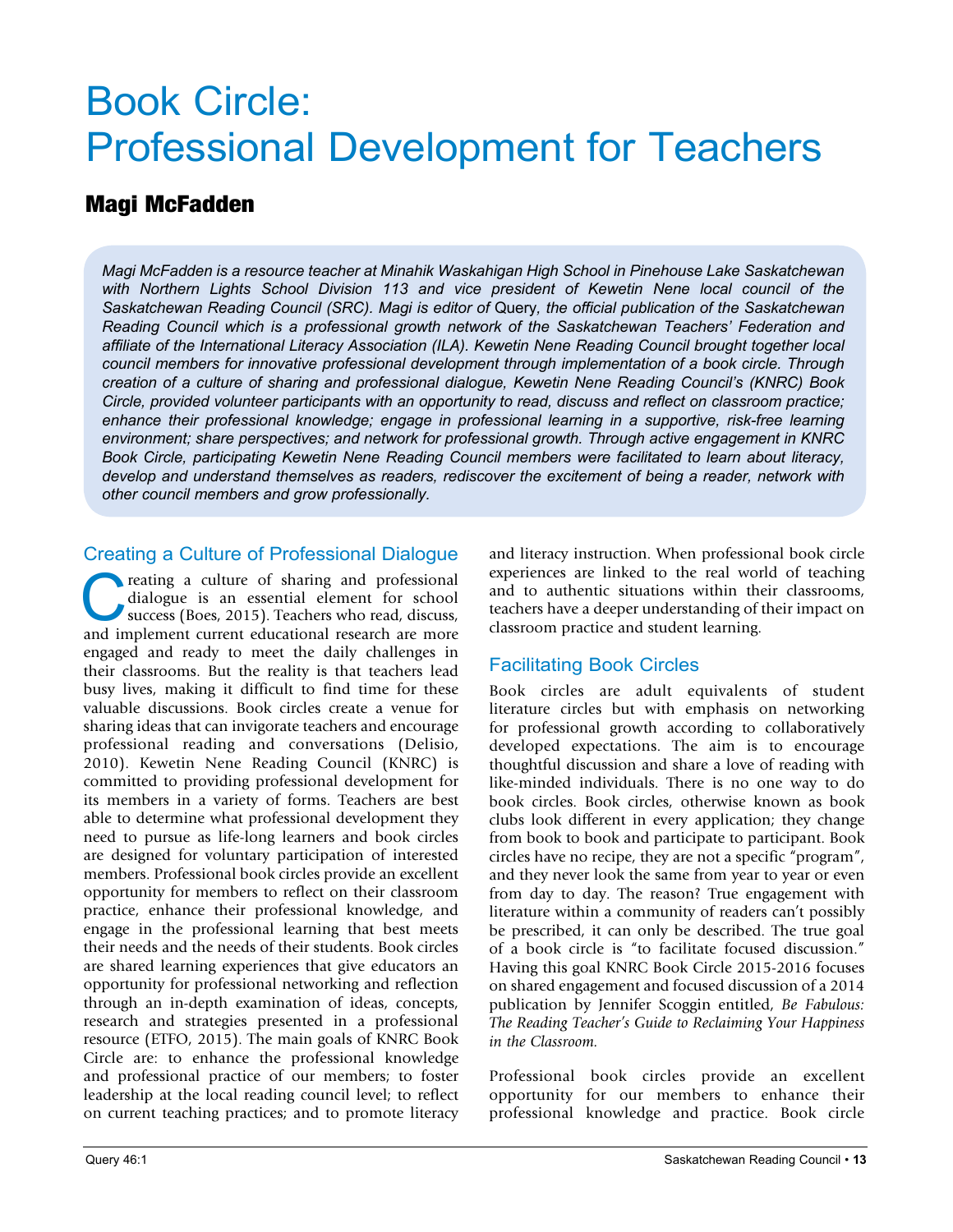participants attended a local council executive meeting, and participated in e-mail and text-message telephone communications and a follow-up teleconference sharing session. During the initial book circle meeting, a facilitator was named and a book title was chosen for professional growth and development. The book was among those listed in the International Literacy Association's website in the featured professional book list and selected on the basis of popular vote by KNRC members at a local council meeting (ILA, 2015). Subsequent digital communications and teleconference discussion comprising KNRC Book Circle focused on content of specific chapters of the selected resource and highlighted literacy strategies that teachers can use in their classroom. Personal responses and personal connections to the text also emerged during participant reflection and sharing within the local council professional growth network.

The book circle facilitator organizes the session, oversees administrative communications and conducts meetings guiding the group of participants through an interactive analysis of the selected title during teleconference discussions. Group members can expect the facilitator to use open-ended questions, wait time, and paraphrasing to encourage participation. The facilitator also emphasizes the importance of keeping the discussion on track, focusing on one topic at a time. The person in the role of facilitator is not an expert and remains neutral allowing group members to share different perspectives. All group members are valued and encouraged to participate in their own way. A strategy that KNRC Book Circle participants found helpful during teleconference discussion is 'Round-Robin Reflection' (ETFO, 2015). In this process the person in the role of facilitator guides discussion, allowing participants time to share different perspectives in round robin fashion. Collaboration during round robin discussion is an excellent inclusion activity for book circles in that it serves several purposes including: establishing a norm for respectful listening; allowing people to connect with one another; and allowing for expression of reflections, insights and personal goals. A facilitator establishes a supportive, risk free learning environment emphasizing the importance of professional dialogue. The facilitator is also given the responsibility to collect, aggregate and disseminate evaluative information. The Kewetin Nene Reading Council Book Circle Feedback Form (Figure 1) completed by participating local council members, provided an opportunity for sharing culminating comments about KNRC Book Circle for summative reflection.

#### Learning about Literacy through Book Circles

Teacher book circles help members learn more about literacy (Goldberg & Pesko, 2000). They encourage teachers to experience professional development not as passive consumers of literature but as engaged learners inquiring into and reflecting on literacy goals. Further, they give teachers opportunities to engage in deep conversations, to connect personal experiences with literacy learning and to probe instructional issues from shared perspectives. During the teleconference teacher book circle meeting, we celebrated our journey together as readers, teachers, learners and professional growth network members. Some members thrived on independent reading, others on discussion, and others listened; some read the selected resource in one sitting, others finished overtime. The overall impression of book circle was excellent in that it provided participating local council members an opportunity for: deep thought; supportive, risk free learning; professional dialogue; sharing perspectives; and expressing personal and professional reflections, insights and goals. While book circle was viewed as valuable for professional growth and literacy learning, participants reported that the most useful feature of book circle was networking. Professional development through teacher book circle led local council participants to fully develop and understand their personal profiles as readers, to rediscover the excitement of being a reader and to grow professionally. The message was clear: For students to become readers, they too need guided flexibility, and opportunity to share and reflect with like-minded individuals.

#### References

- Boes, C. J. (2015). *Online Teacher Book Club: Culture of Professional Development.* Retrieved October 22, 2015 from http://www.edutopia.org/blog/teacher-book-clubs-promoting-professional-development-cheryl-boes.
- Delisio, E. R. (2010). Education World: *Staff Book Clubs Enhance Professional Development*. Retrieved October 21, 2015 from www.educationworld.com
- Elementary Teachers Federation of Ontario ETFO (2015). *ETFO Book Clubs.* Retrieved October 22, 2015 from www.etfo.ca/professionaldevelopment/ etfosbookclubs
- International Literacy Association ILA (2015). ILA *Get Resources - Books. Scoggin, J. (2014). Be Fabulous: The Reading Teacher's Guide to Reclaiming Your Happiness in the Classroom. Newark: DE.* International Reading Association. Retrieved October 11, 2015 from www. literacyworldwide.org
- Goldberg, S. M. & Pesko, E. (2000). Keeping teaching fresh: The teacher book club. *Educational Leadership*, 57:8, pp. 39-41. Retrieved October 22, 2015 from www.etfo.ca/professionaldevelopment/ etfosbookclubs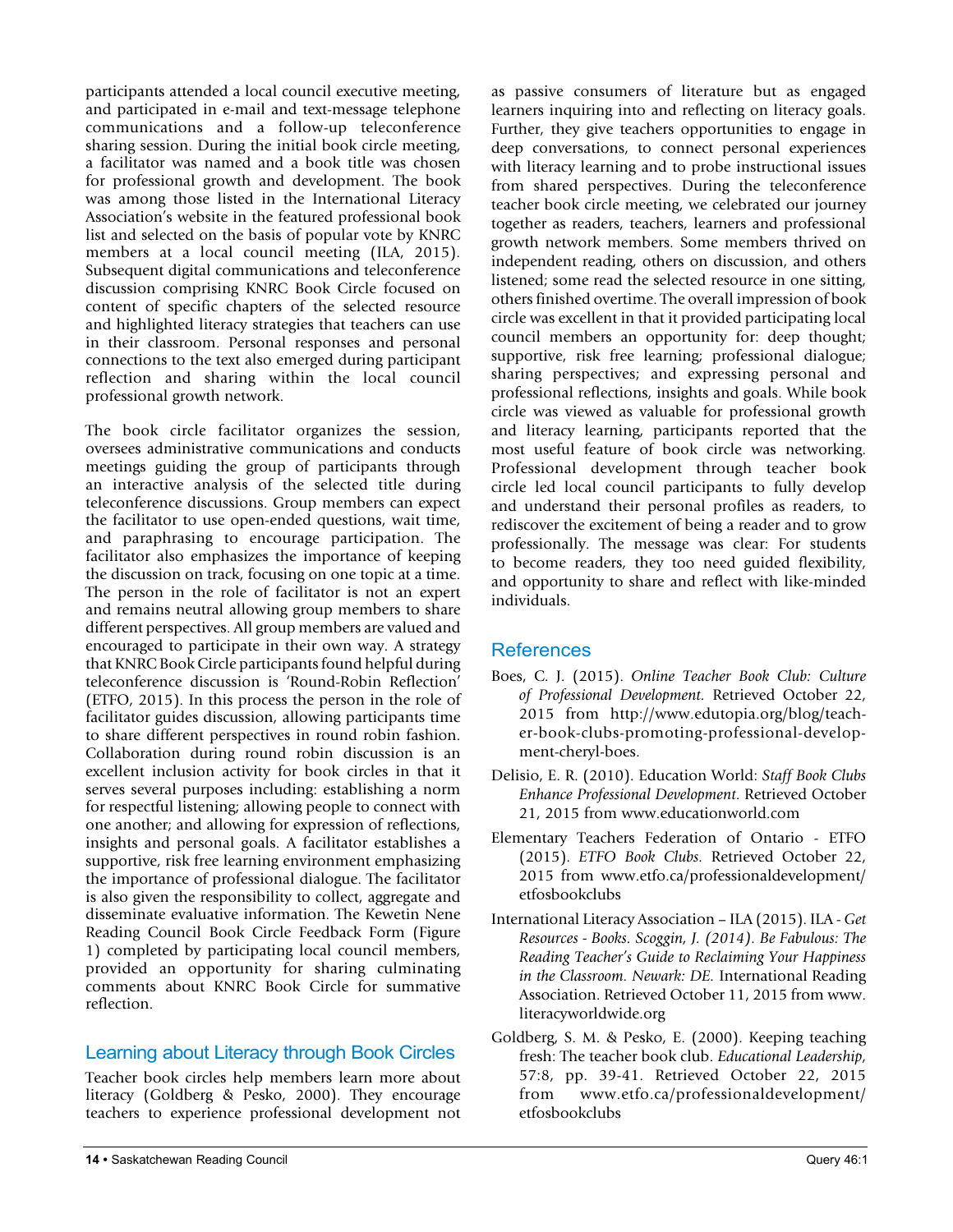### Figure 1. Book Circle

Name:

#### Kewetin Nene Reading Council Book Circle Feedback Form

#### **KNRC Book Circle**

My overall impression of the Kewatin Teacher Book Circle was:

 $\Box$  Excellent

 $\Box$  Good

 $\Box$  Fair

□ Poor

Please explain:

#### **KNRC Book Circle**

The Kewatin Nene Book Circle provided an opportunity for:

- $\Box$  Supportive, risk free learning
- q Expression of personal and professional reflections, insights and goals
- $\Box$  Professional dialogue
- $\Box$  Sharing perspectives

Please explain:

#### **KNRC Book Circle**

The most useful feature of the Kewatin Nene Book Circle was:

- $\Box$  Professional growth
- **Q** Literacy learning
- $\Box$  Networking

#### Please explain:

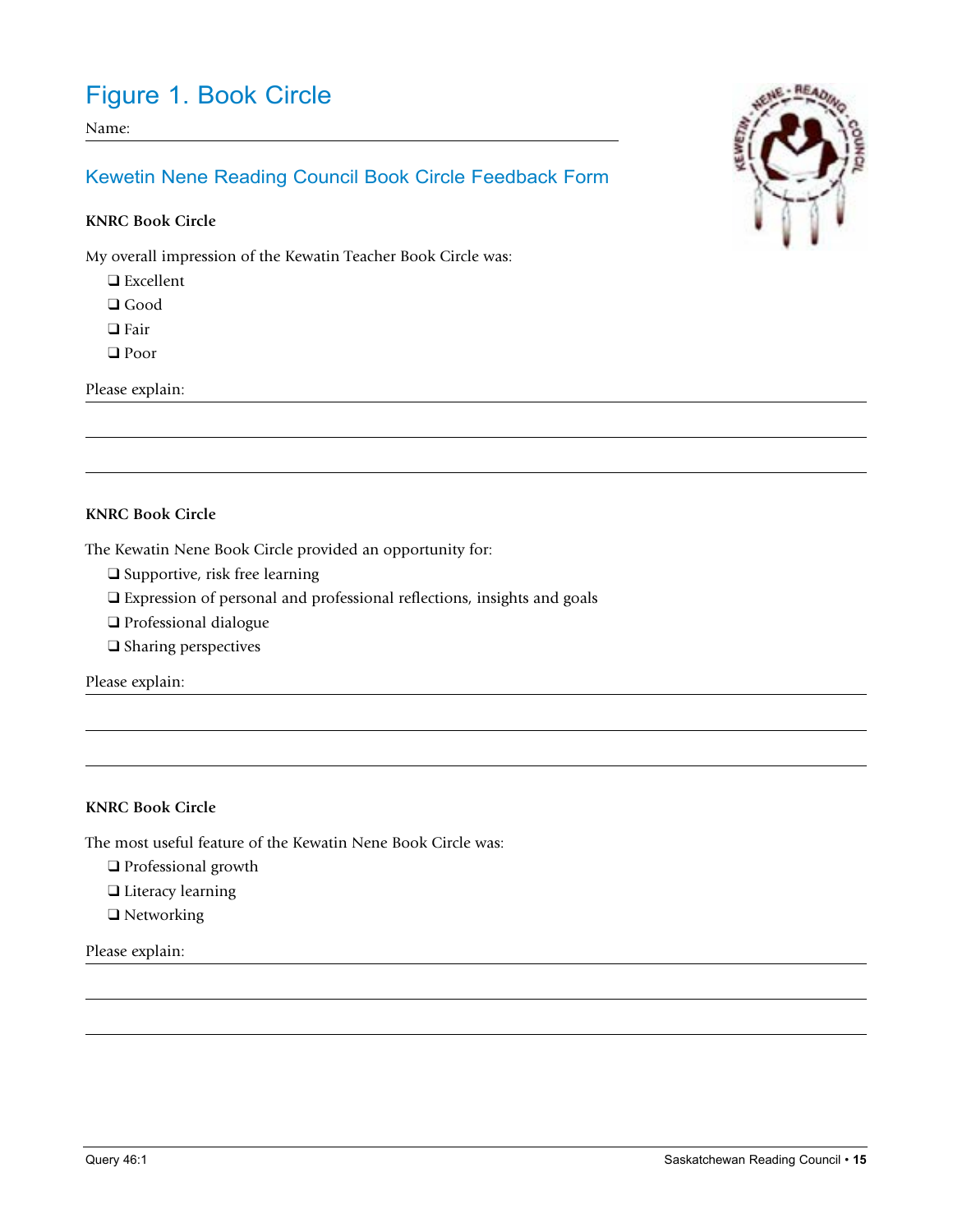### BOOK REVIEWS

### *Be Fabulous: The Reading Teacher's Guide to Reclaiming Your Happiness in the Classroom*

#### **Reviewed by Magi McFadden**

Author: Jennifer Scoggins Format: Paperback Publisher: International Literacy Association Publisher Location: Newark, DE, USA Publication Date: 2014 ISBN-13: 978-087207367

This research-based, classroom-tested and peer-reviewed book, published by the International Reading Association, aims to help literacy teachers do their jobs better and become the effective reading teachers they want to become. With teacher empowerment at the heart of this book, Jennifer Scoggin's goal is to provide elementary teachers with ways to improve their sense of joy and efficacy as literacy educators in the classroom. Targeting teachers in the primary grades, this author aims to highlight the role of the elementary teacher as a central factor in future student success. With this mission, Jennifer Scoggins combines personal stories from the classroom with research on best literacy practices to offer numerous tips on how teachers can nurture their personal and professional reading life to provide the best possible literacy instruction to students. The message is find the gratitude in teaching, the wonderful career chosen because you love to teach. Allow yourself to be happy, to be fabulous and to celebrate learning every day!

### *If You Happen to Have a Dinosaur*

#### **Reviewed by Magi McFadden**

Author: Linda Bailey Illustrator: Colin Jack Format: Hardcover Publisher: Tundra Books Publisher Location: Toronto, ON, Canada Publication Date: 2014 ISBN-13: 978-1770495685

This 2017 Shining Willow Award nominated picture book is a delight to read and ponder. Skilled and humorous author, Linda Bailey invites you to wonder what you would do if you happen to have a dinosaur hanging around your house and then helps you to imagine ways in which you can weave dinosaurs into your daily life. For instance, they make the perfect can opener, or baby sitter, or nut grinder, or burglar alarm. They can mow your lawn, or be your snowplow or act as a slide at the pool. The possibilities of things that dinosaurs can do are endless and they can certainly make your life easier and alot more fun. Illustrator, Colin Jack, meets the challenge of illustrating this very funny list of the various functional uses of a dinosaur with colourful cartoon drawings.

This book will spark a lot of fun for classroom read alouds but beware – it may require multiple readings because it is soooooooo much fun! This book calls upon readers to think outside the box. Each page is packed with funny illustrations that adults will enjoy as well, such as the teacher's motivational "Hang in There" poster featuring a dinosaur dangling from a tree limb. This witty, hilarious tale is a storytime crowd pleaser.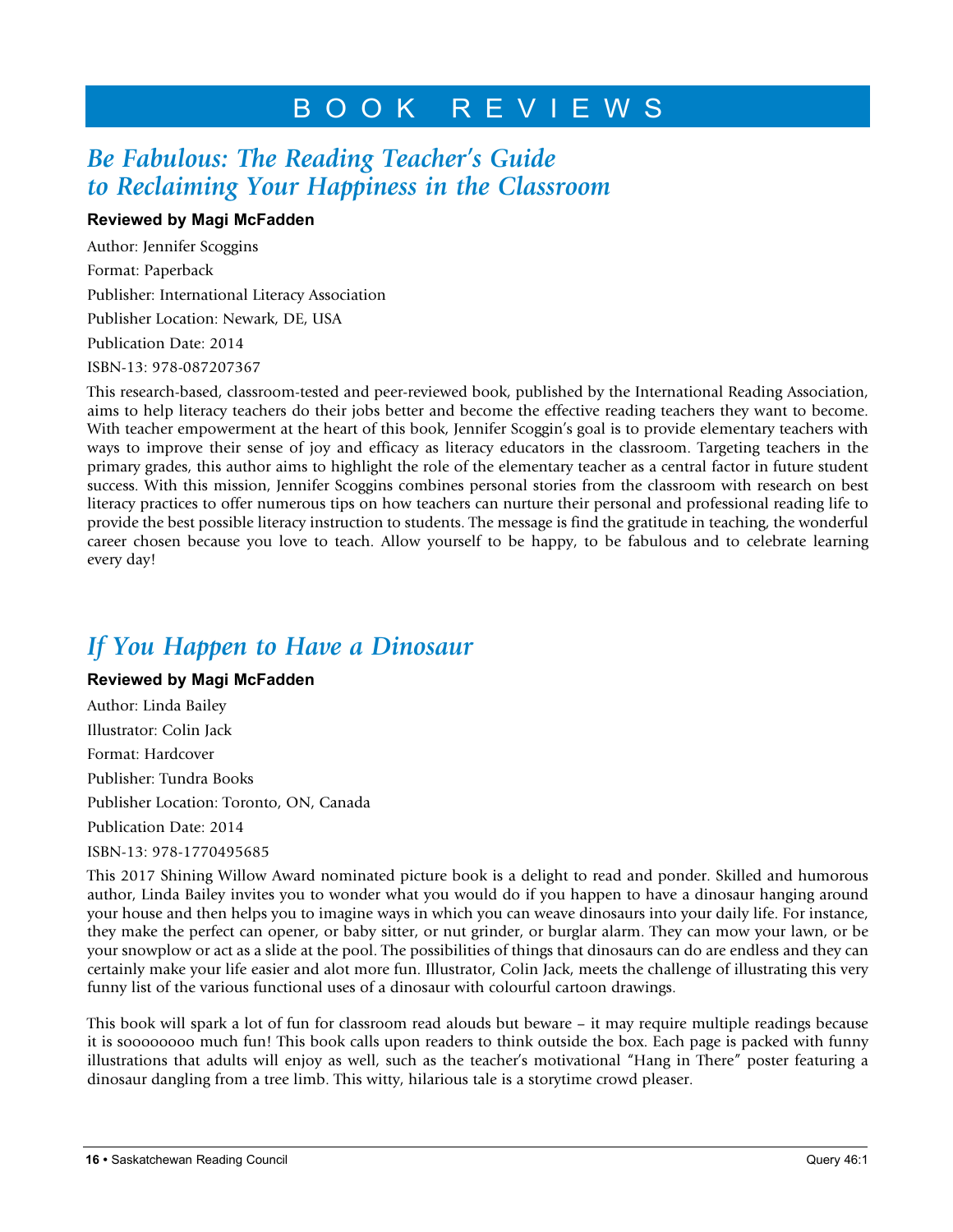### *Lost in the Backyard*

#### **Reviewed by Magi McFadden**

Author: Alison Hughes Format: Paperback Publisher: Orca Books Publisher Location: Victoria, BC, Canada Publication Date: 2015 ISBN-13: 978-1459807945

In this suspense-filled adventure novel, 2017 Diamond Willow Award nominated author Allison Hughes, writes in the first-person perspective to tell the tale of a young man's personal growth through peril and hardship. Young Flynn hates the outdoors but when he gets lost in the wilderness behind his parents' friends' off the grid house during a family outing, he is surprised at what he has learned about wilderness survival techniques—insulate your clothes with leaves, eat snow to stay hydrated, build a shelter, eat lichen. Peppered with adolescent sarcasm, the story provides a unique take on wilderness survival that will capture the attention of middle school readers, including those reluctant to read.

### *Young Man with Camera*

#### **Reviewed by Magi McFadden**

Author: Emil Sher Photographer: David Wyman Format: Hardcover Publisher: Arthur A. Levine Books Publisher Location: Toronto, ON, Canada Publication Date: 2015 ISBN-13: 978-0545541312

A picture is worth a thousand words and with a unique black and white photographic format, 2017 Snow Willow Award nominated author Emil Sher and photographer David Wyman collaborate to tell this brutal portrayal of bullying of a teenage boy named simply T-. T- is used to being bullied by a threesome of bullies he calls "Joined at the Hip", whose cruelty has left T- so battered he fears even his whole name could be used against him. T-'s mother worries about him constantly. But T- has strength in the photographs he captures with his camera, which aptly display T-'s idiosyncratic worldview. His photos connect him to Ms. Karamath, the beloved school librarian; his age-mate Sean, whose passion is his pet dog, Watson; and most of all to Lucy, a homeless woman who shares T-'s love of photography. When Lucy is assaulted by "Joined at the Hip", T- captures the attack on film. But those images lead him into even deeper trouble with the bullies, who threaten to maim Sean if T- squeals. This is a gut wrenching story of darkness, of despair, of bullying - told in an original voice, truly a unique read!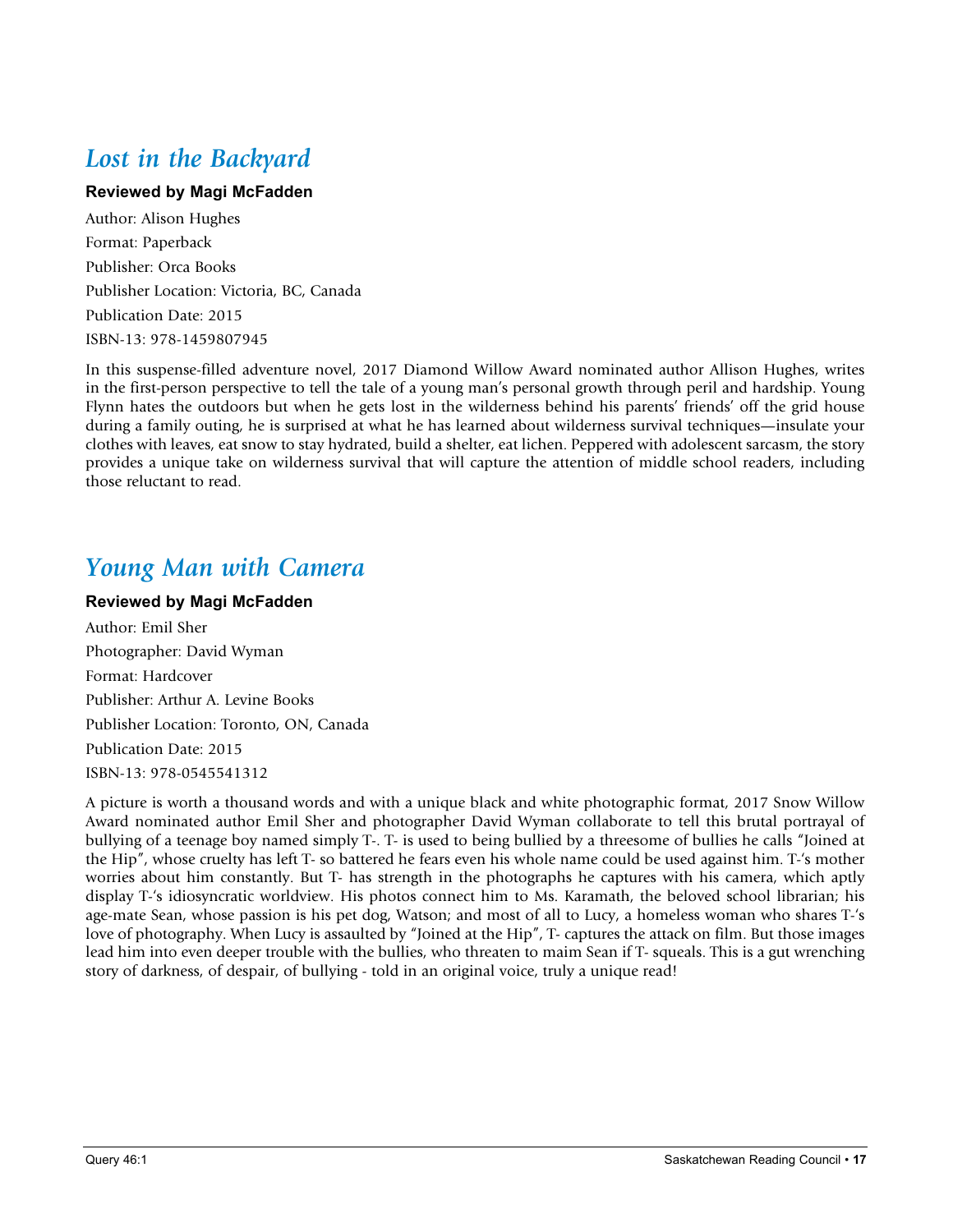

# **LITERACY IN A DIGITAL AGE**

# Friday, March 24 – 6:00-9:00 p.m. **Author's Night**

Saturday, March 25 – 8:00 a.m.-3:30 p.m. **Keynotes and Breakout Sessions**

# A.E. Peacock Collegiate

145 Ross Street East Moose Jaw, SK

For more information email **saskreadingconference@gmail.com**

Visit our website and click on the conference link for more information and to register **www.saskreading.com**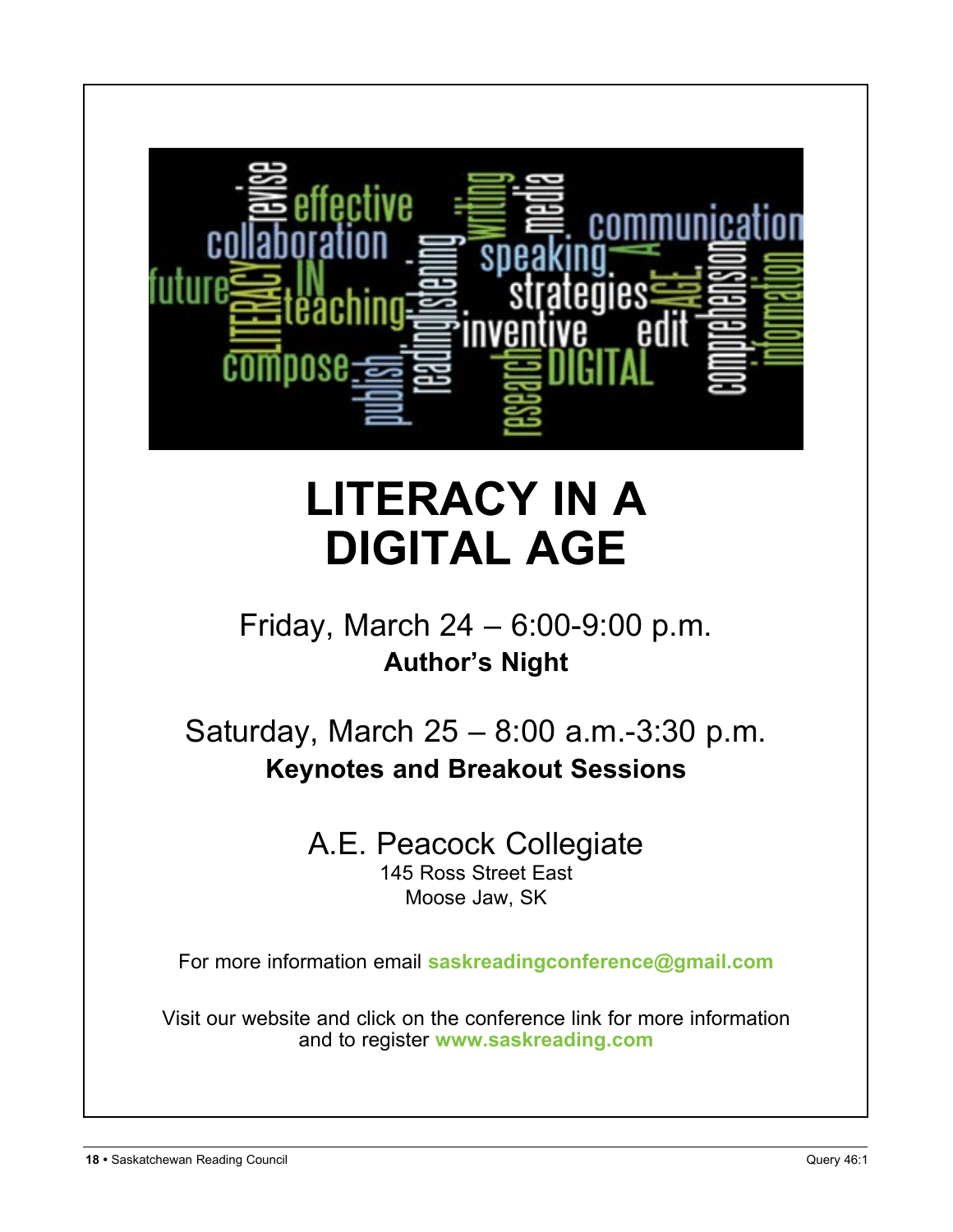### **Saskatchewan Reading Conference: Literacy in a Digital Age**

# March 24-25, 2017 A.E. Peacock Collegiate, Moose Jaw

# Call for Presenters

Are you interested in presenting at the annual Saskatchewan Reading Conference? Please fill out the information below. You will receive your conference registration (meals included) and membership for our council (for up to two presenters). We are looking for 1-hour breakout sessions focused on literacy and lifelong reading skills.

Note: The conference starts at 6:00 pm on Friday, March 24 with registration, dessert and presentations from Saskatchewan authors. All other presentations will take place on Saturday, March 25. Presentations will be one hour in length.

Deadline for submissions is January 15, 2017 by website submission or through email.

Name:  $\blacksquare$   $\blacksquare$   $\blacksquare$   $\blacksquare$   $\blacksquare$   $\blacksquare$   $\blacksquare$   $\blacksquare$   $\blacksquare$   $\blacksquare$   $\blacksquare$   $\blacksquare$   $\blacksquare$   $\blacksquare$   $\blacksquare$   $\blacksquare$   $\blacksquare$   $\blacksquare$   $\blacksquare$   $\blacksquare$   $\blacksquare$   $\blacksquare$   $\blacksquare$   $\blacksquare$   $\blacksquare$   $\blacksquare$   $\blacksquare$   $\blacksquare$   $\blacksquare$   $\blacksquare$   $\blacksquare$ 

#### **Target Audience (check all that apply)**

- $\Box$  Teacher Education
- $\Box$  Elementary Literacy
- $\Box$  Secondary Literacy
- $\Box$  Aboriginal Education
- **Q** Curriculum
- $\Box$  Research
- $\Box$  Methodology
- $\Box$  Technology
- $\Box$  Multicultural Education
- $\Box$  Assessment/Evaluation
- **Q** EAL/ESL Literacy
- **q** General
- **Q** Other:

#### **Type of Presentation (check one) \***

- $\Box$  Paper: discusses current research and its application in language teaching
- $\Box$  Demonstration: shows a technique for teaching or assessment, and includes a brief statement of the theoretical background of the technique
- $\Box$  Panel: allows several presenters to contribute to a variety of views on a topic
- $\Box$  Poster: gives a presenter the opportunity to explain an exhibit representing a program, a teaching approach, an idea, an innovation, a trend, etc.
- $\Box$  Exhibitor: demonstrates the use of products to enhance the teaching and learning process
- $\Box$  Workshop: features a leader or leaders working with a group to help them solve a problem or develop a specific teaching or research technique

| <b>AV Requirements</b>           | Please indicate what equipment you will need.                                                                                                                                                                                                                         |  |  |
|----------------------------------|-----------------------------------------------------------------------------------------------------------------------------------------------------------------------------------------------------------------------------------------------------------------------|--|--|
| <b>Presentation Title</b>        | Maximum 7 words                                                                                                                                                                                                                                                       |  |  |
| <b>Presentation Abstract</b>     | As you want it to appear in the program (maximum 100 words)                                                                                                                                                                                                           |  |  |
| <b>Biographical Statement(s)</b> | Written in 3rd person (maximum 30 words per presenter)                                                                                                                                                                                                                |  |  |
| <b>Important Information</b>     | All presenters are required to submit an article to our Query Publication<br>All proposal applications will be contacted regarding their proposal<br>This form can be found on www.saskreading.com<br>Please email completed copy to saskreading conference@gmail.com |  |  |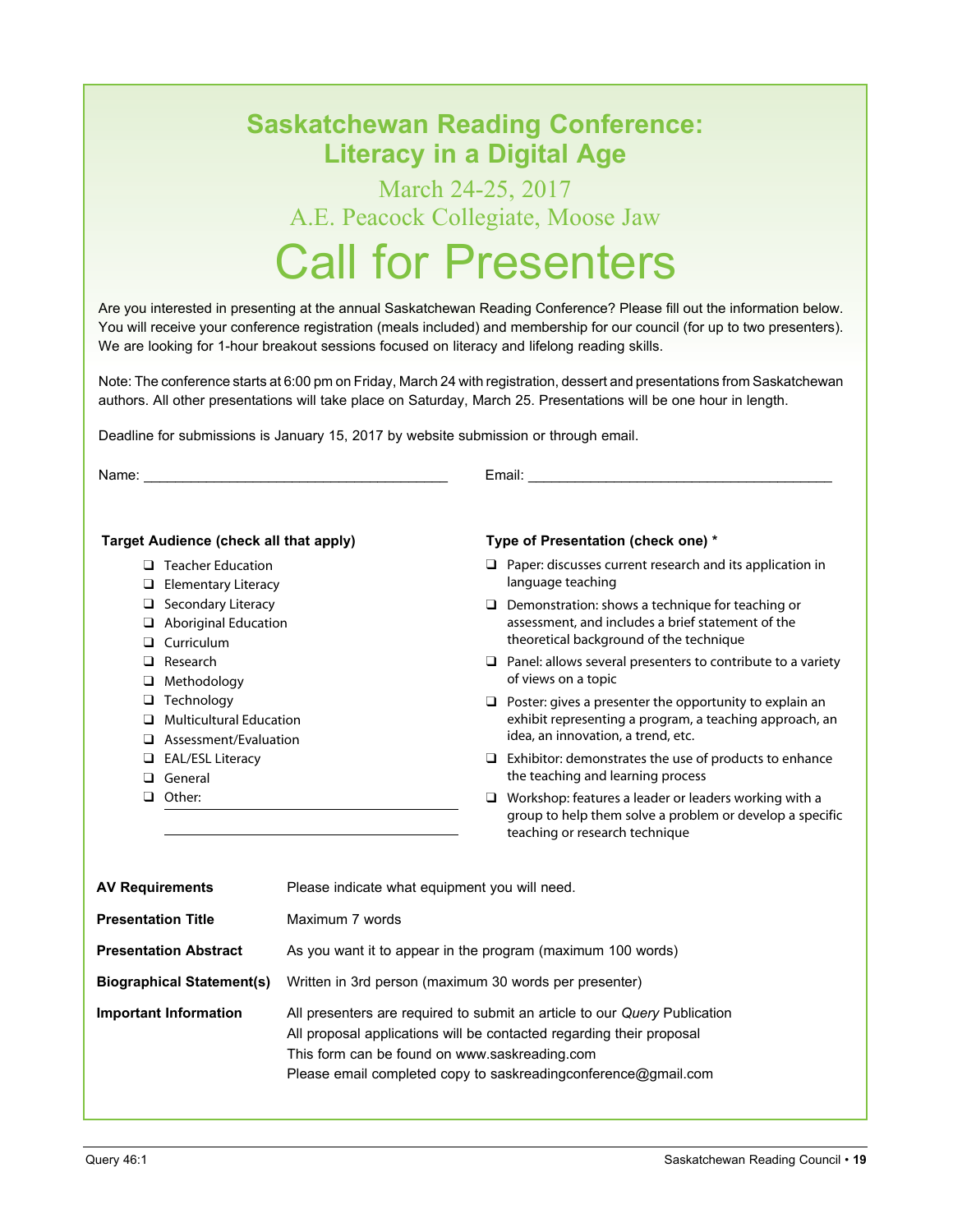# Membership Application

#### Saskatchewan Reading Council

Invites you to renew before March 1 (To receive a full year of benefits!)

Benefits of SRC membership includes:

- Professional journal *Query*, featuring many literacy articles and bonuses
- Opportunities for Professional Development
- *Young Saskatchewan Writers'* publication of K-12 writings
- Literacy programs such as "Read to Me" and other local programs
- Informative speakers and exciting author visits
- Additional savings in SRC conference fees

Please check your choice

- $\Box$  Regular \$25.00
- $\Box$  Student \$10.00
- **q** Institution \$20.00

#### **Send Your Membership Application/Renewal Form Today**

The following information is required to register as a member of the Saskatchewan Reading Council. The information will be used to contact members for renewal and membership drive purposes, to send out newsletters and to forward conference and professional development opportunities information. The information will be kept on file for a period of two years past expiration date.

| Name: <u>example and a series of the series of the series of the series of the series of the series of the series of the series of the series of the series of the series of the series of the series of the series of the serie</u> |  |
|--------------------------------------------------------------------------------------------------------------------------------------------------------------------------------------------------------------------------------------|--|
| Address: <u>example and a series of the series of the series of the series of the series of the series of the series of the series of the series of the series of the series of the series of the series of the series of the se</u> |  |
|                                                                                                                                                                                                                                      |  |
|                                                                                                                                                                                                                                      |  |
|                                                                                                                                                                                                                                      |  |
|                                                                                                                                                                                                                                      |  |
|                                                                                                                                                                                                                                      |  |
| Type of Membership: □ Regular \$25.00 □ Student \$10.00 □ Institution \$20.00 Amount Paid: ____________                                                                                                                              |  |
|                                                                                                                                                                                                                                      |  |
| Make cheques payable to: Saskatchewan Reading Council (SRC) Please return your form along with payment to:<br><b>SRC Membership</b><br>c/o Gisele Carlson<br>gisele.carlson@gmail.com                                                |  |

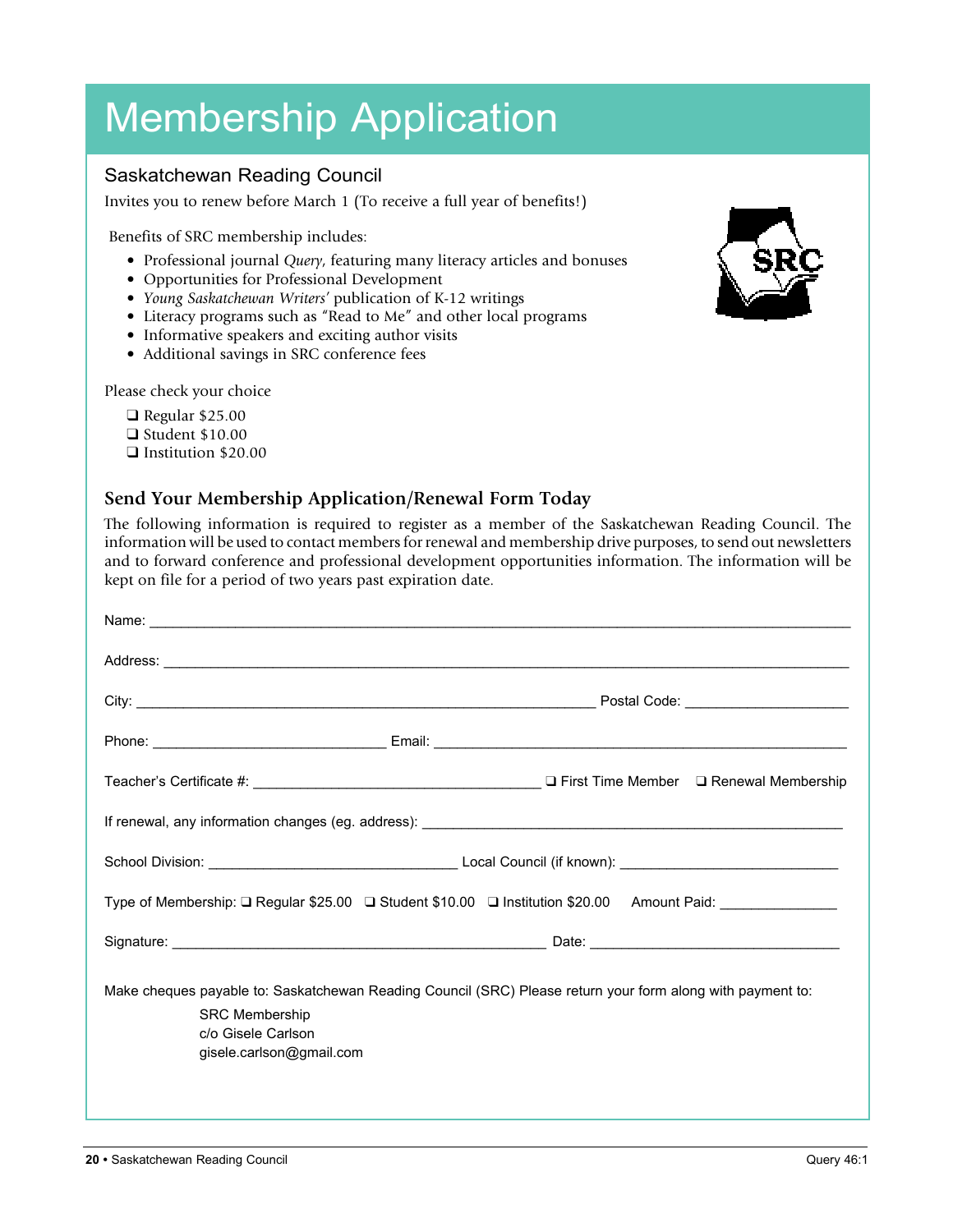# School Reading Liaison Form

The SRC invites each school to select one enthusiastic literacy teacher on staff to receive a FREE Saskatchewan Reading Council membership for the school year. This teacher will become the School Liaison for the SRC and local council.

#### Forms must be received by the SRC Membership Director by October 30

The SRC is an awesome professional growth opportunity for teachers interested in the areas of language arts, reading instruction, and the promotion of effective literacy in schools. Become a member today!

#### Your Yearly Membership Benefits include:

- Professional journal *Query* featuring many literacy articles and bonuses Opportunities for Professional Development
- *Young Saskatchewan Writers'* Publication of K-12 writings
- Literacy programs such as "Read to Me" and other local programs
- Informative speakers and exciting author visits as well as additional savings in SRC conference fees.

#### **We ask that the teacher who receives this membership be a literacy leader in your school by displaying local council promotional posters and literacy information.**

The following information is required to register as a member of the Saskatchewan Reading Council. The information will be used to contact members for renewal and membership drive purposes, to send out journals or newsletters and to forward conference and professional development opportunities information. This information will be kept on file for a period of two years past expiration date.

|                                 | Address: <u>example and contract and contract and contract and contract and contract and contract and contract and contract and contract and contract and contract and contract and contract and contract and contract and contr</u> |
|---------------------------------|--------------------------------------------------------------------------------------------------------------------------------------------------------------------------------------------------------------------------------------|
|                                 |                                                                                                                                                                                                                                      |
|                                 |                                                                                                                                                                                                                                      |
|                                 | $\Box$ First Time Member $\Box$ Renewal                                                                                                                                                                                              |
|                                 |                                                                                                                                                                                                                                      |
| Membership: Q Regular Q Student |                                                                                                                                                                                                                                      |
|                                 |                                                                                                                                                                                                                                      |
|                                 | Make cheques payable to: Saskatchewan Reading Council (SRC) Please return your form along with payment to:                                                                                                                           |
| <b>SRC Membership</b>           |                                                                                                                                                                                                                                      |
| c/o Gisele Carlson              |                                                                                                                                                                                                                                      |
| gisele.carlson@gmail.com        |                                                                                                                                                                                                                                      |
|                                 |                                                                                                                                                                                                                                      |
|                                 |                                                                                                                                                                                                                                      |

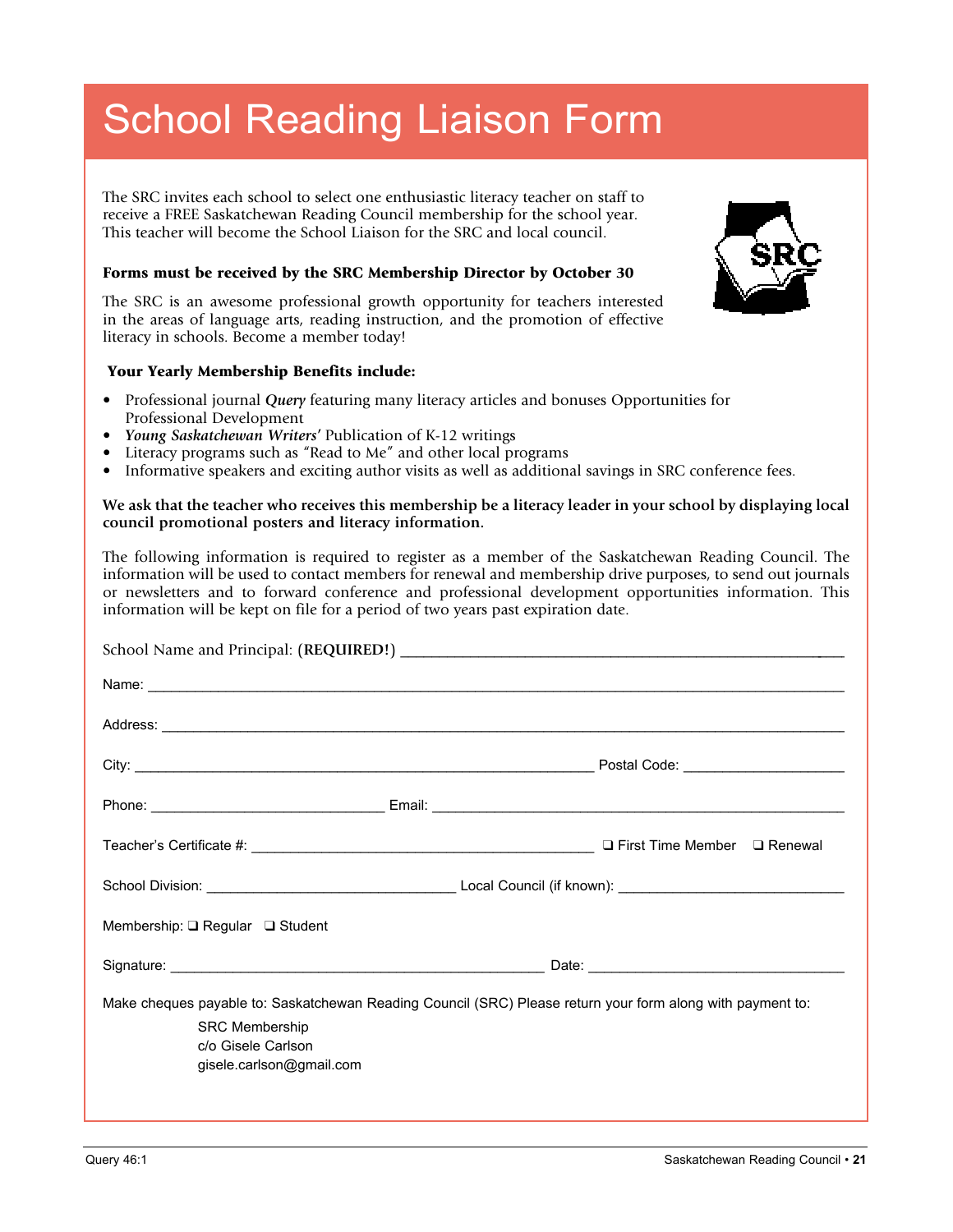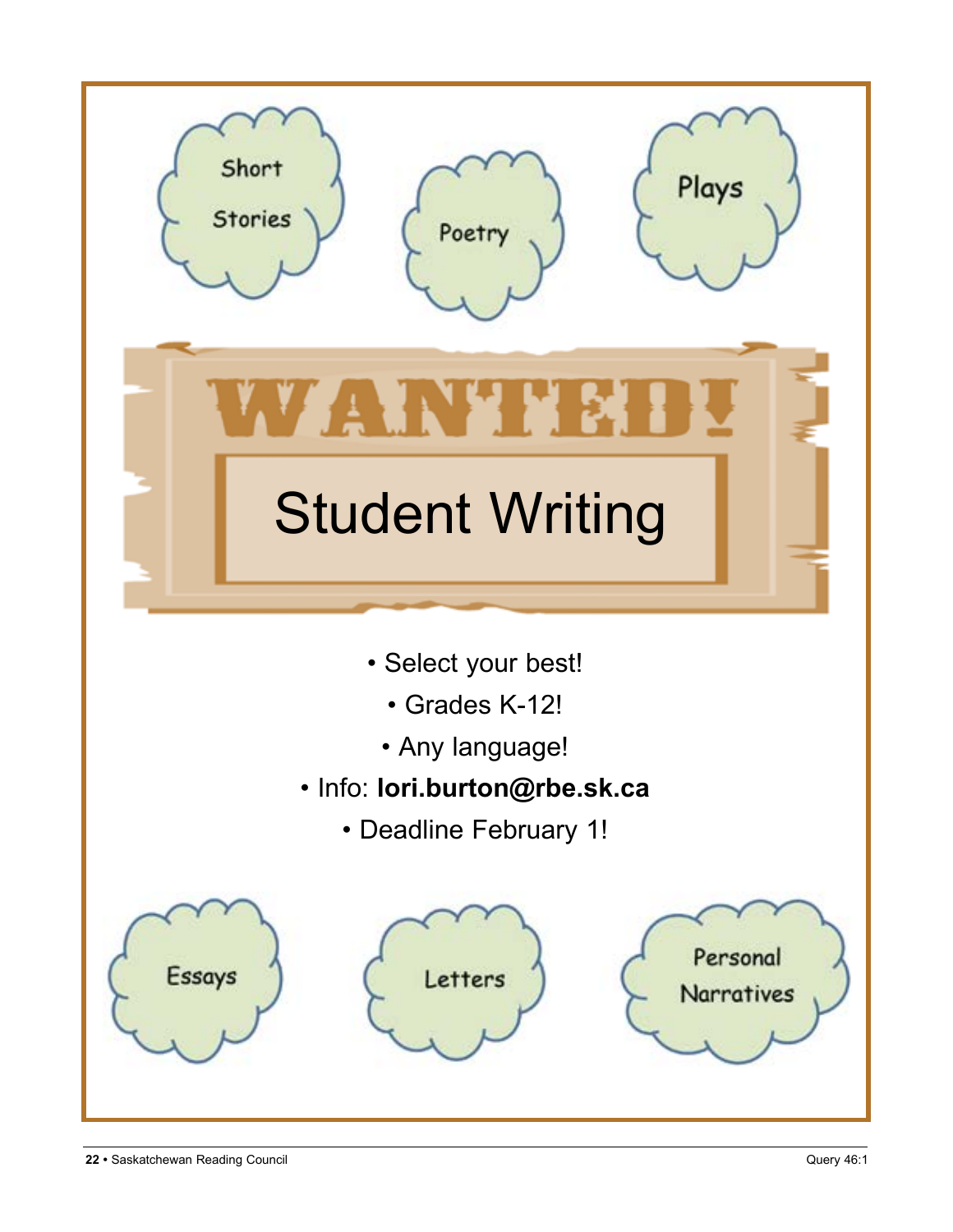# **Saskatchewan Reading Council Young Saskatchewan Authors Criteria**

- 1. The Saskatchewan Reading Council accepts writing in any language, from **Pre-K to Grade 12 students**. Genres include **poetry, short stories, plays, essays, letters** and **personal narratives. Not all writing submitted will be published.**
- 2. All selections must be **proofread** and **typed** when submitted.(Arial font size 12,single spaced).
- 3. **Whole classroom submissions of the same title will not be accepted.** Please select the best writing selections to be considered. Please consider the audience to which the book will be going out to **(Pre-K-12)** and select accordingly. Graphic violence or swearing will not be published. Longer pieces must include an excerpt. (Please keep the excerpt to one page or less.)
- 4. Please email student writing to: lori.burton@rbe. sk.ca (word documents only please) Make sure to include the information at the bottom of this poster.
- 5. **Illustrations** may accompany written selections but should be placed on a separate sheet  $(8 \frac{1}{2} \times$ 11). **A Photograph** of the writer may be added to the writing (**scanned or inserted onto the piece of writing**)
- 6. Each **published author** and his/her resource centre will receive a complimentary copy of the *Young Saskatchewan Writers* publication.
- 7. Each piece of writing **must be submitted to your local council by February 1**.
- 8. Please identify each piece of writing with the following information: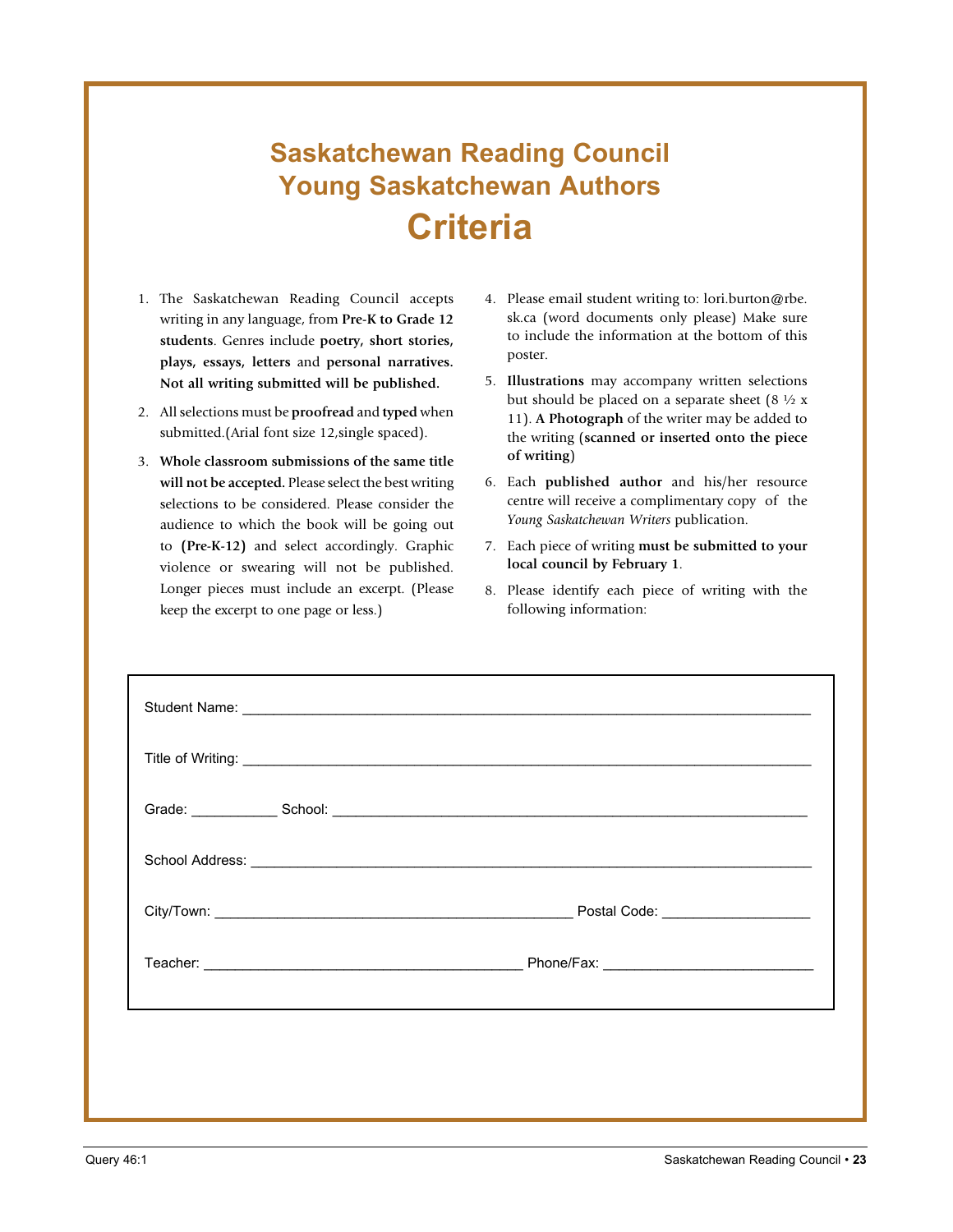| Saskatchewan Young Readers' Choice – The Willow Awards                                                                                          |  |  |  |
|-------------------------------------------------------------------------------------------------------------------------------------------------|--|--|--|
| <b>Support SYRCA with your membership</b><br>donation. Choose your level of support!                                                            |  |  |  |
| Make cheques payable to:<br>SYRCA - Saskatchewan Young Readers' Choice - The Willow Awards, Inc<br>Mail to: 2832 WASCANA ST., REGINA SK S4S 2G8 |  |  |  |
| Please indicate amount enclosed. A tax receipt will be issued.                                                                                  |  |  |  |
| $\Box$ \$20 $\Box$ \$30 $\Box$ \$40 $\Box$ \$50 $\Box$ \$100 $\Box$ other: \$                                                                   |  |  |  |
|                                                                                                                                                 |  |  |  |
|                                                                                                                                                 |  |  |  |
|                                                                                                                                                 |  |  |  |
|                                                                                                                                                 |  |  |  |
|                                                                                                                                                 |  |  |  |

# SRC Prairie Lily Award

The Prairie Lily Award will be presented annually to local councils who choose to participate, and fulfill all requirements of the award prior to the Annual General Meeting. A certificate and a monetary award, to be determined by the yearly budget, will be presented to all eligible councils at the year-end meeting or the Fall Leadership meeting. Please submit this form to the SRC President by March 1.



| Requirements:<br>AND at least five of the following:<br>• Promotion of membership: (minimum of 3)<br>• A professional development event<br>• A community service event<br>• Postcard/brochure<br>• A special event for students<br>• Posters<br>• Conference promotion<br>• Participation in an International Project<br>• School liaisons<br>• An Image Brochure (please attach)<br>• Honor Council participation<br>• Social Media<br>• International Literacy Day Project<br>$\bullet$ Other:<br>• Fulfill Conference Committee responsibilities<br>• Submit contributions to Young Saskatchewan<br>• Provide representation at a minimum of 50% of<br><i>Writers'</i> Publication<br>SRC meetings/conference calls<br>• Participate in the Read to Me Program |                                               | Date Submitted: |
|-------------------------------------------------------------------------------------------------------------------------------------------------------------------------------------------------------------------------------------------------------------------------------------------------------------------------------------------------------------------------------------------------------------------------------------------------------------------------------------------------------------------------------------------------------------------------------------------------------------------------------------------------------------------------------------------------------------------------------------------------------------------|-----------------------------------------------|-----------------|
|                                                                                                                                                                                                                                                                                                                                                                                                                                                                                                                                                                                                                                                                                                                                                                   |                                               |                 |
|                                                                                                                                                                                                                                                                                                                                                                                                                                                                                                                                                                                                                                                                                                                                                                   | • Contribution of local council news in Query |                 |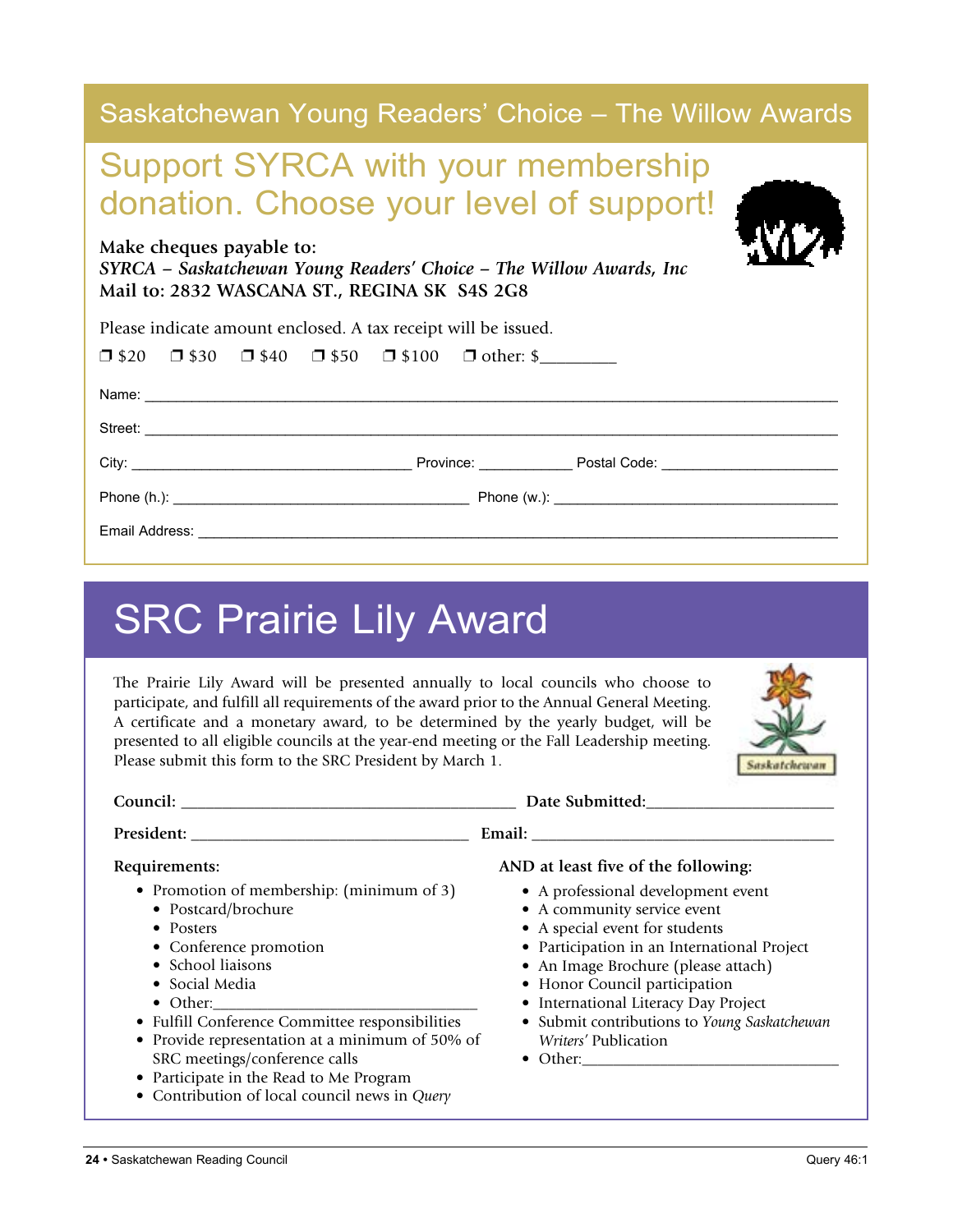### International Literacy Association Application Deadlines for Awards & Programs

Information about these awards is carried each year in an issue of *Journal of Adolescent & Adult Literacy, Lectura y vida, Reading Research Quarterly, The Reading Teacher*, and/or *Reading Today*. Also, see the IRA website at www.reading.org for further information.

| *Advocacy Award                                           | October 15   |
|-----------------------------------------------------------|--------------|
| Albert J. Harris Award                                    | September 15 |
| Arbuthnot Award                                           | October 15   |
| *Award of Excellence                                      | March 1      |
| <b>Broadcast Media Awards</b><br>for Television           | January 7    |
| Constance McCullough Award                                | October 1    |
| Developing Country Literacy<br>Project Support Fund Grant | October 1    |
| Dina Feitelson Research Award                             | September 15 |
| Eleanor M. Johnson Award                                  | November 15  |
| Elva Knight Research Grant                                | January 15   |
| *Exemplary Reading<br>Program Award                       | November 15  |
| *Exemplary Reading Program<br>Intent to Participate Form  | June 1       |
| Gertrude Whipple Professional<br>Development Program      | Open         |
| Helen M. Robinson Grant                                   | January 15   |
| Honor Council Award                                       | March 1      |
| Honor Council Intent to<br>Participate Form               | October 15   |
| International Citation of<br>Merit Award                  | October 15   |
| IRA Children's Book Awards                                | November 1   |
| IRA John Chorlton Manning<br>Public Service Award         | December 15  |
|                                                           |              |

| IRA Presidential Award for                                       |             |
|------------------------------------------------------------------|-------------|
| Reading & Technology                                             | November 15 |
| Jeanne S.Chall Research Fellowship                               | January 15  |
| Leen Bennett Hopkins Promising<br>Poet Award                     | December 1  |
| Local Council Community<br>Service Award                         | October 31  |
| Nila Banton Smith Award                                          | November 15 |
| Nila Banton Smith Research<br><b>Dissemination Support Grant</b> | January 15  |
| Officer Report Form for Councils                                 | April 15    |
| Outstanding Dissertation of the<br>Year Award                    | October 1   |
| <b>Outstanding Teacher Educator</b><br>in Reading Award          | October 15  |
| Paul A. Witty Short Story Award                                  | December 1  |
| Print Media Award                                                | January 15  |
| Reading/Literacy<br>Research Fellowship                          | January 15  |
| Regie Routman Teacher<br>Recognition Award                       | November 1  |
| Special Institutes, Seminars<br>and Conference Proposals         | Open        |
| Special Service Award                                            | October 15  |
| Teacher as Researcher Grant                                      | January 15  |
| William S. Gray Citation of Merit                                | October 15  |
| *Provincial Council Only                                         |             |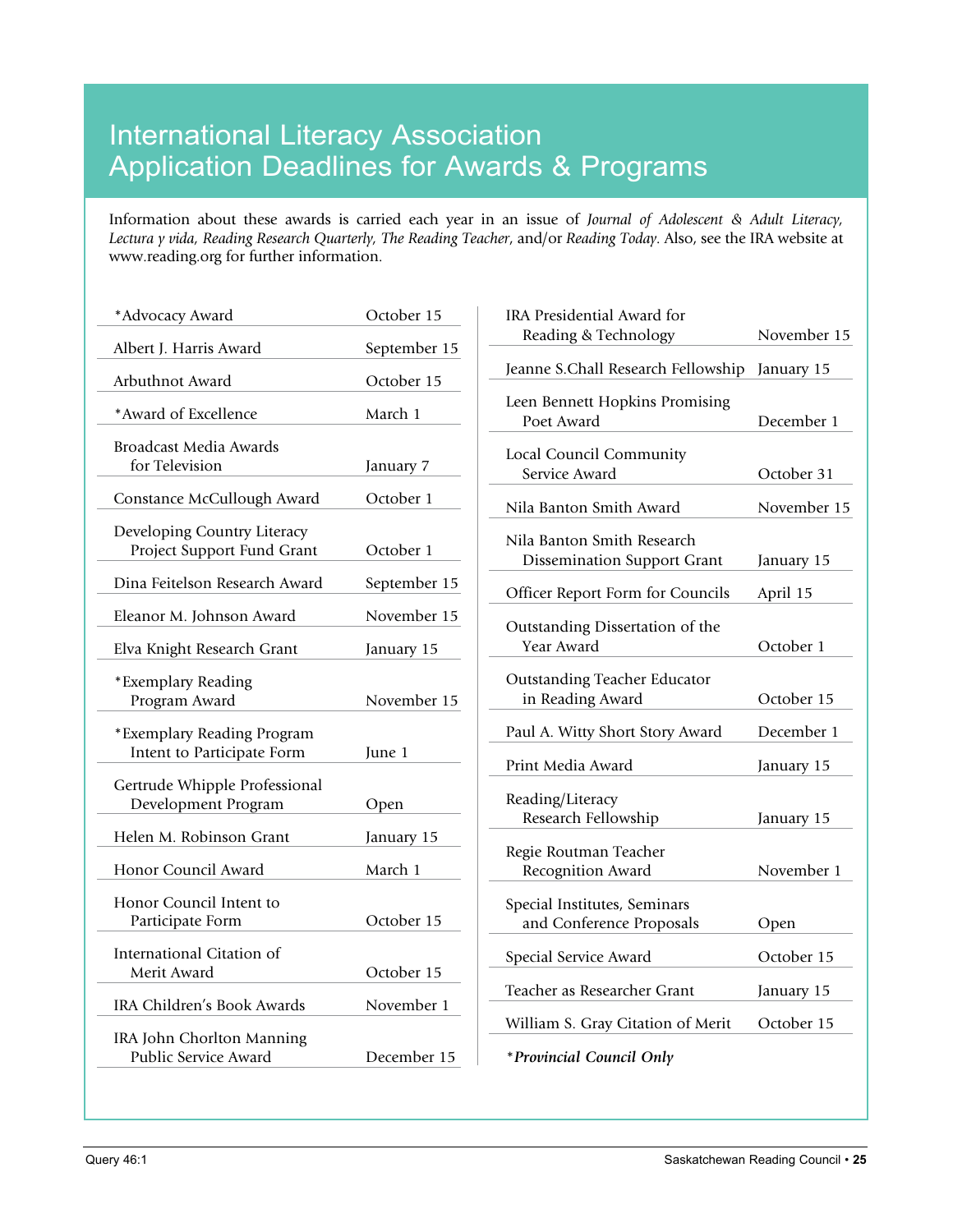# Saskatchewan Reading Council Lifetime Achievement Award

**Purpose: The purpose of this award is to honour an individual who has made a significant contribution to the growth and development of the Saskatchewan Reading Council.**

#### **1. Qualifications**

- Nominee must have been an active member of the Saskatchewan Reading Council.
- Nominee must have made a significant contribution to the growth and development of the Saskatchewan Reading Council and/or literacy development in Saskatchewan and/or Canada through active participation or innovative ideas and/or directive organization.

#### **2. Nominations**

- Nominations will be received until November 30.
- Nominations from local councils or the provincial executive will be accepted.
- Two Saskatchewan Reading Council members must support nominations.
- A concise written presentation about the nominee will accompany the nomination form.
- A committee, chaired by the past president, will be formed to examine the nominations.
- Nominations will be brought before the provincial executive at the January meeting and be voted on only by the provincial executive board.

#### **3. Presentation of Award**

- The recipient of the lifetime achievement award will publicly receive a plaque and corsage as well as a free lifetime membership to the SRC. All arrangements are to be made by the past president.
- The award will be presented at the annual reading conference at a time and place to be decided upon by the conference chairperson and past president.
- The recipient's family will be invited to attend.

#### **4. Follow-Up**

- The name of the recipient, picture and a short biography will be published in *Query*, the *Saskatchewan Bulletin* and the SRC website.
- The past president will confirm with the membership director that the STF maintains an up-to-date membership list of lifetime achievement award recipients.

#### **5. General Considerations**

- The entire management and presentation of the award will be the responsibility of the past president.
- There is no obligation to present the award each year.
- The past president will invite lifetime members to the conference each year. They will receive a free conference registration.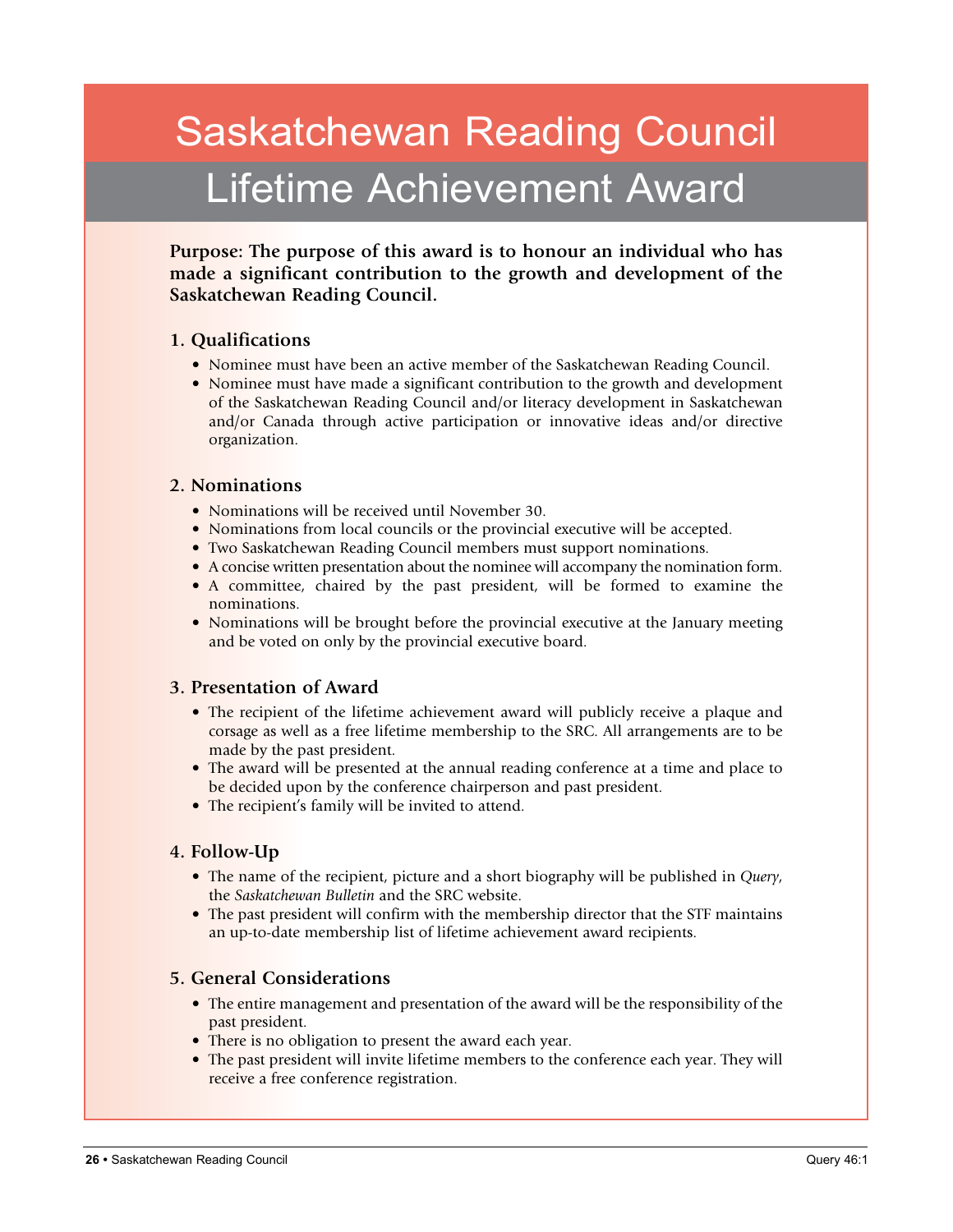# Saskatchewan Reading Council Lifetime Achievement Award Nomination Form

| Address of Nominee:                                       | <u> 1989 - Johann Barnett, fransk politiker (d. 1989)</u>                                                              |  |
|-----------------------------------------------------------|------------------------------------------------------------------------------------------------------------------------|--|
|                                                           |                                                                                                                        |  |
| <b>Phone Number of Nominee:</b><br>Fax Number of Nominee: | <u> 1989 - Johann Stein, marwolaethau (b. 1989)</u><br><u> 1989 - Johann Barn, mars an t-Amerikaansk kommunister (</u> |  |

**Please provide a written rationale as to why the above stated person should be considered for the Saskatchewan Reading Council Lifetime Achievement Award. Rationale should not exceed one page in length.**

| Name of Nominators: 1)                                                      | $\sim$ 2) and $\sim$ 2) and $\sim$ 300 $\sim$ 300 $\sim$ 300 $\sim$ 300 $\sim$ 300 $\sim$ 300 $\sim$ 300 $\sim$ 300 $\sim$ |
|-----------------------------------------------------------------------------|----------------------------------------------------------------------------------------------------------------------------|
| Address of Nominators: <u>Address of Nominators:</u> Address of Nominators: |                                                                                                                            |
|                                                                             |                                                                                                                            |
|                                                                             |                                                                                                                            |
|                                                                             |                                                                                                                            |
|                                                                             |                                                                                                                            |

Applications must be received on or before November 30 and should be sent to:

Sherri Sieffert ts.sieffert@sasktel.net

The above information will only be used for the stated purposes of the Saskatchewan Reading Council and will follow the guidelines of the Saskatchewan Reading Council's Privacy Policy as stated on our website (www.saskreading.com).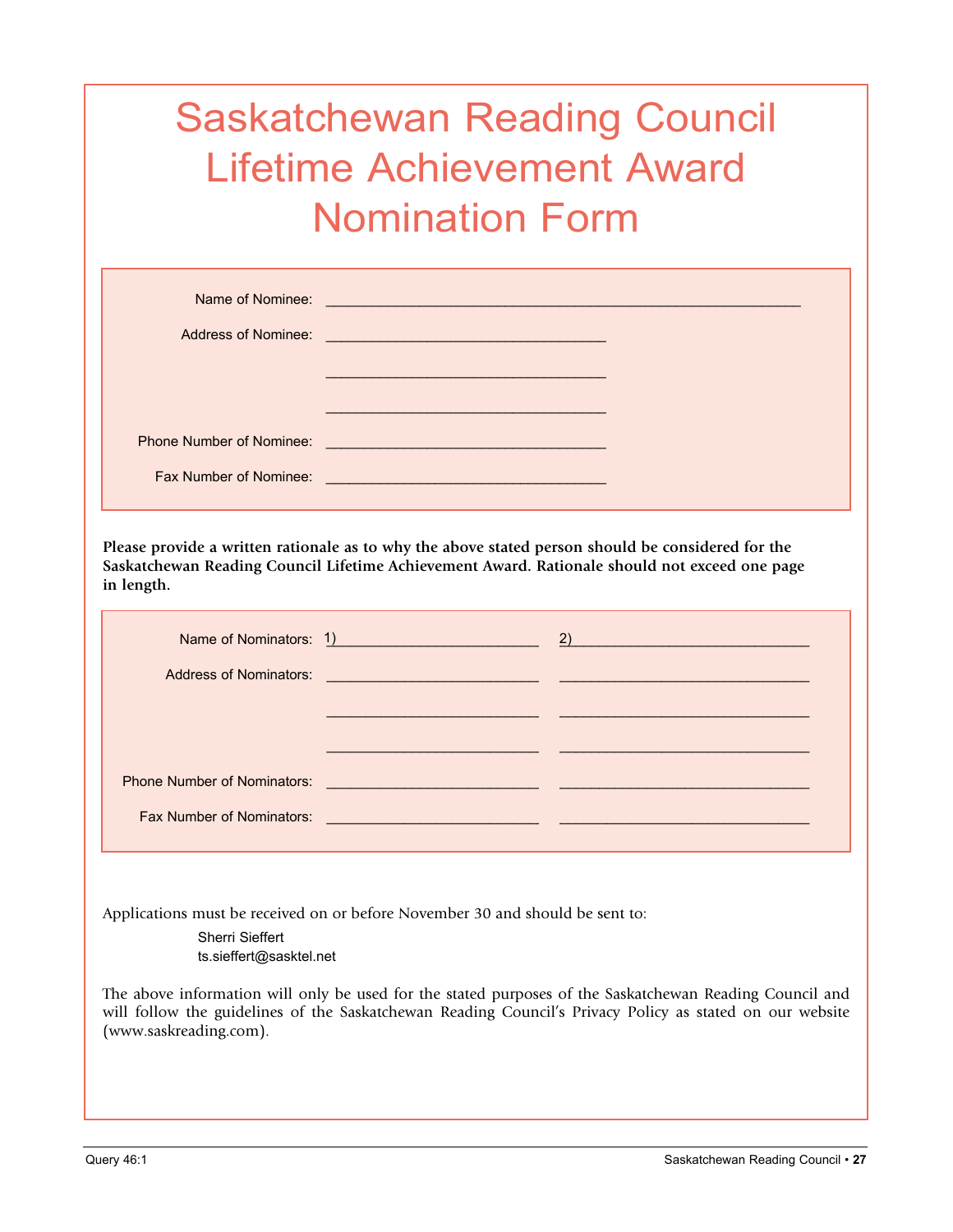# Saskatchewan Reading Council Administrator's Award

**Purpose: The purpose of this award is to recognize and foster school based, professional and academic literacy support given by a Saskatchewan educational administrator.**

#### **1. Qualifications**

• Nominee must have made a significant contribution to the growth, support and development of school-based literacy in Saskatchewan through active participation or innovative ideas and/or directive organization in an administrative role.

#### **2. Nominations**

- Nominations will be received until January 15.
- Two nominators must be current SRC members and the nomination must be supported by the local reading council.
- A concise written presentation about the nominee will accompany the nomination form.
- Nominations will be brought before the provincial executive at the January meeting and be voted on only by the provincial executive board.
- A nomination form will be displayed in *Query*, and will be available on the SRC website. Forms are also available by contacting a Local Council President or an Executive Member of the SRC.
- All those nominated will receive recognition of their nomination.

#### **3. Presentation of Award**

• The recipient of the Administrator's Award will be awarded a plaque at the annual SRC conference. They will also receive a free conference registration and one year SRC membership.

#### **4. Follow-Up**

• The name of the recipient, a picture and a short biography will be published in *Query*, the *Saskatchewan Bulletin* and the SRC website.

#### **5. General Considerations**

- The entire management and presentation of the award will be the responsibility of the president.
- The Award recipient will be notified by the President of the SRC.
- There is no obligation to present the award each year.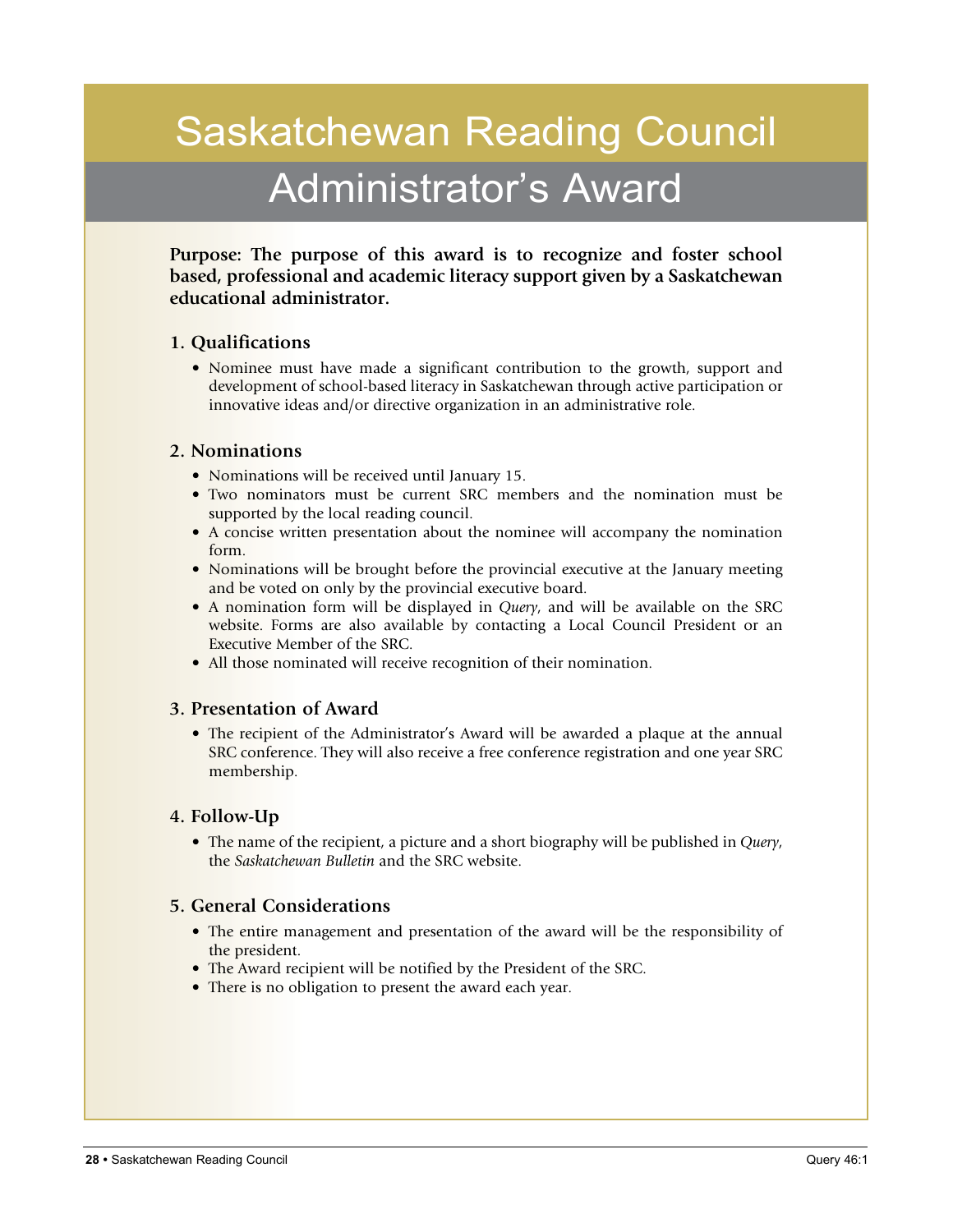# Saskatchewan Reading Council Administrator's Award Nomination Form

The purpose of this award is to recognize and foster school based, professional and academic literacy support given by a Saskatchewan educational administrator.

Name of Nominee:

**Academic Institution Information**

| Name of Institution: | <u> 1989 - Johann Stein, marwolaethau a bhann an t-Amhair an t-Amhair an t-Amhair an t-Amhair an t-Amhair an t-A</u> |
|----------------------|----------------------------------------------------------------------------------------------------------------------|
| Address:             | <u> 1989 - Johann Barnett, fransk politiker (d. 1989)</u>                                                            |
|                      |                                                                                                                      |
|                      |                                                                                                                      |
| Phone:               | <u> 1980 - Johann Stein, marwolaethau (b. 1980)</u>                                                                  |
| Fax:                 |                                                                                                                      |

Please provide a written rationale as to why the above stated person should be considered for the Saskatchewan Reading Council's Administrator's Award. Rationale should not exceed one page in length.

| <b>Nominator Information (2 persons)</b> |                                                                                                                       |  |
|------------------------------------------|-----------------------------------------------------------------------------------------------------------------------|--|
|                                          |                                                                                                                       |  |
| Address:                                 | <u> 1989 - Johann Barbara, martin da basar da basar da basar da basar da basar da basar da basar da basar da basa</u> |  |
|                                          |                                                                                                                       |  |
|                                          |                                                                                                                       |  |
| Phone:                                   |                                                                                                                       |  |
| Fax:                                     |                                                                                                                       |  |

Applications must be received on or before January 15 and should be sent to:

Sherri Sieffert ts.sieffert@sasktel.net

The above information will only be used for the stated purposes of the Saskatchewan Reading Council and will follow the guidelines of the Saskatchewan Reading Council's Privacy Policy as stated on our website (www.saskreading.com).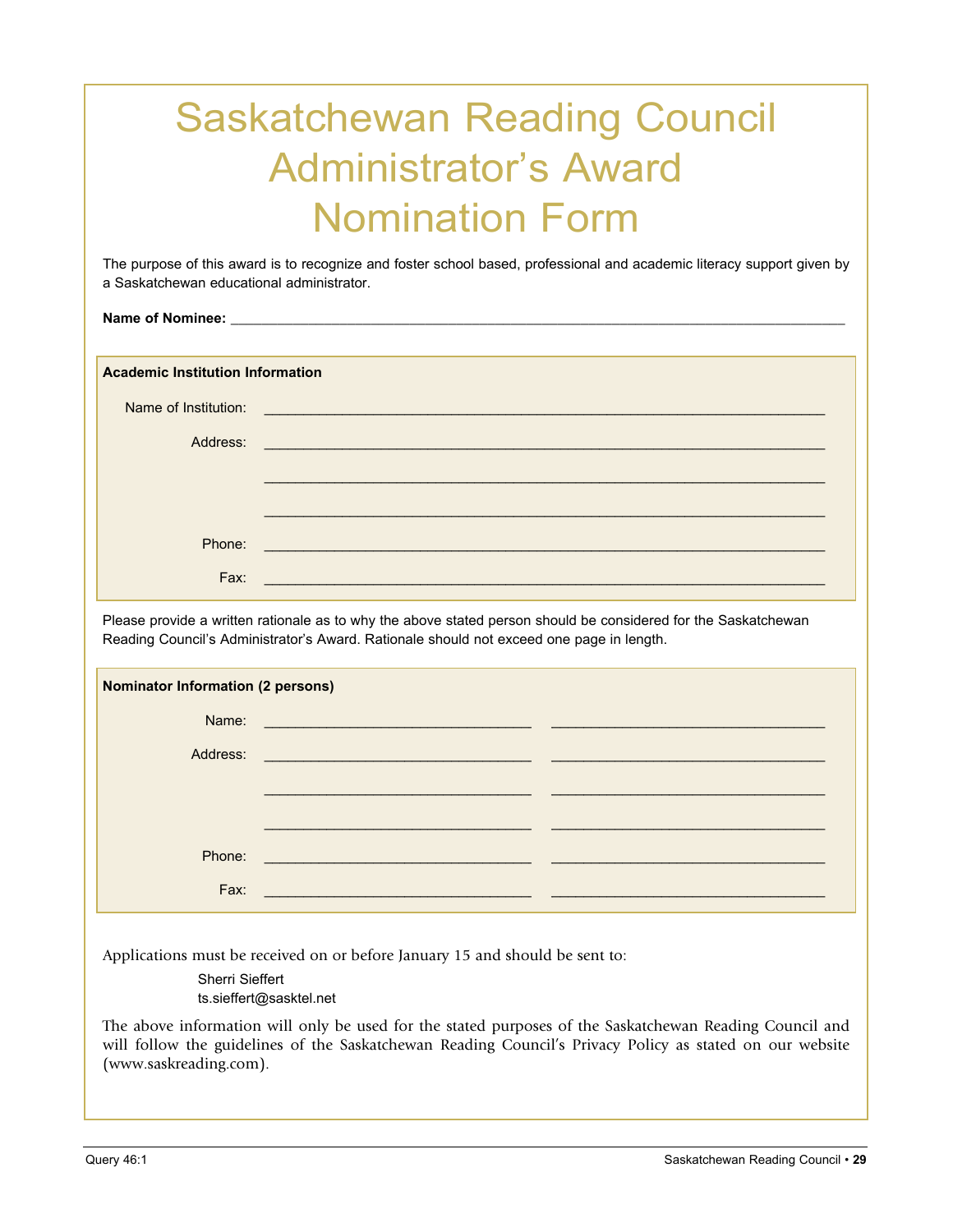# Does Your School Receive the Recognition It Deserves?

Do These Statements Describe Your School and Its Reading/Language Arts Program?

# Exemplary Reading Program Award

- The reading program is consistent with sound theory, research, and practice
- The reading program facilitates student learning.
- Students have access to a wide variety of reading materials.
- Students demonstrate success in reading.
- Comprehension strategies are taught and applied across the curriculum.
- Listening, speaking, viewing, and writing are being integrated into the reading program.
- Administrators provide leadership and vision for the building and/or district reading program.
- The school and/or district offers support services to the program.
- Literacy activities occur outside of school.
- The community is involved in the reading program.

Through its Exemplary Reading Program Award, in cooperation with state/provincial councils, the INTERNATIONAL LITERACY ASSOCIATION honors schools for outstanding service to reading and literacy education.

**Call 302-731-1600, extension 236, for more information.**

*Recognizing Excellence in Education*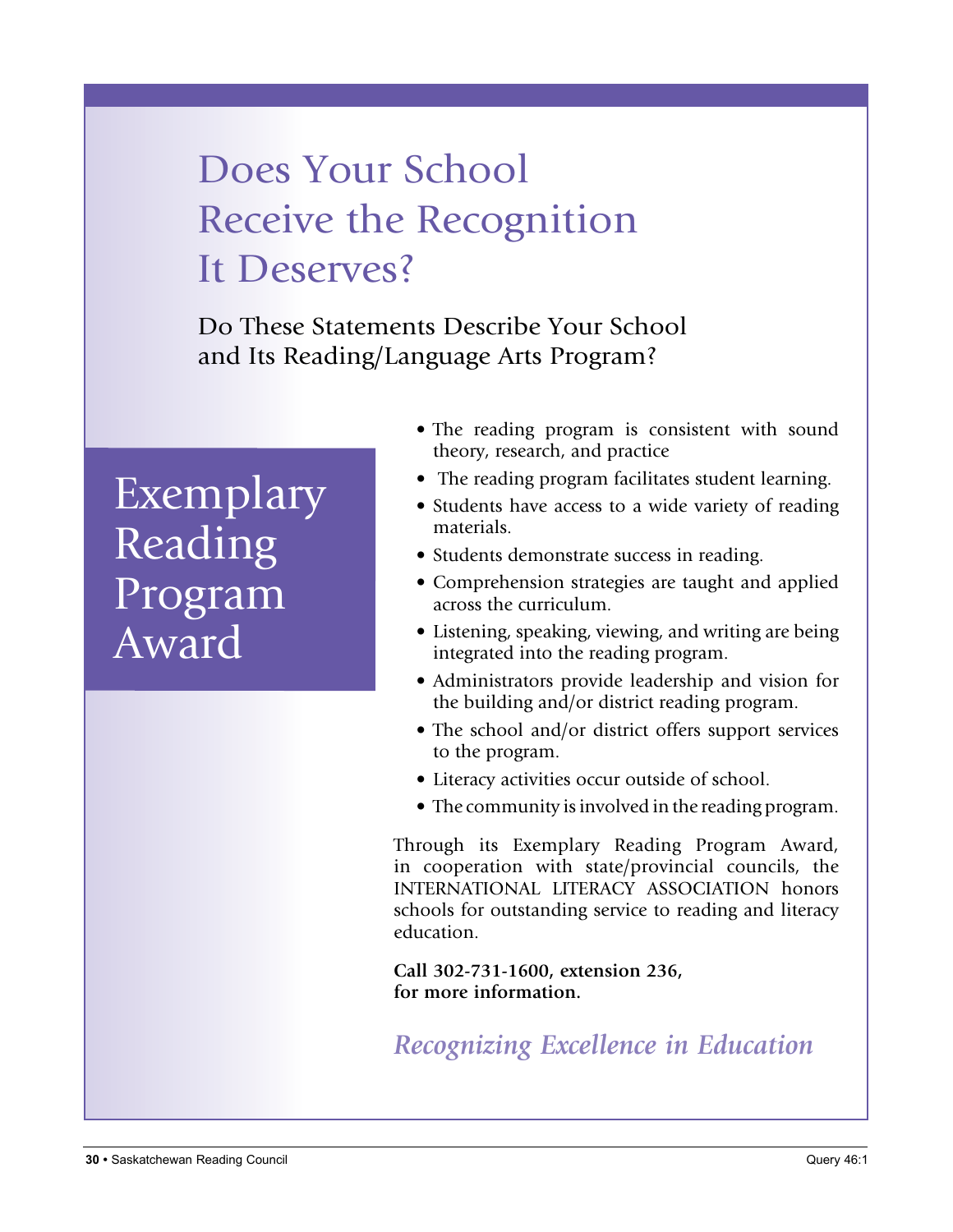# Have you applied for the Local Council Community Service Award?

You should if you can say "yes" to these questions about your community service project.

Local **Council Community Service** Award

- Is it unique and creative?
- Does it have impact on your community?
- Are your council members involved?
- Could it be replicated by others?

### Help Your Council Receive the Recognition It Deserves

The INTERNATIONAL LITERACY ASSOCIATION, through its Local Council Community Service Award program, will honour councils for outstanding service to their communities and to literacy. Monetary prizes are sponsored by SCHOLASTIC, INC.

**Call 302-731-1600, extension 236, for more information.**

*Recognizing Excellence in Education*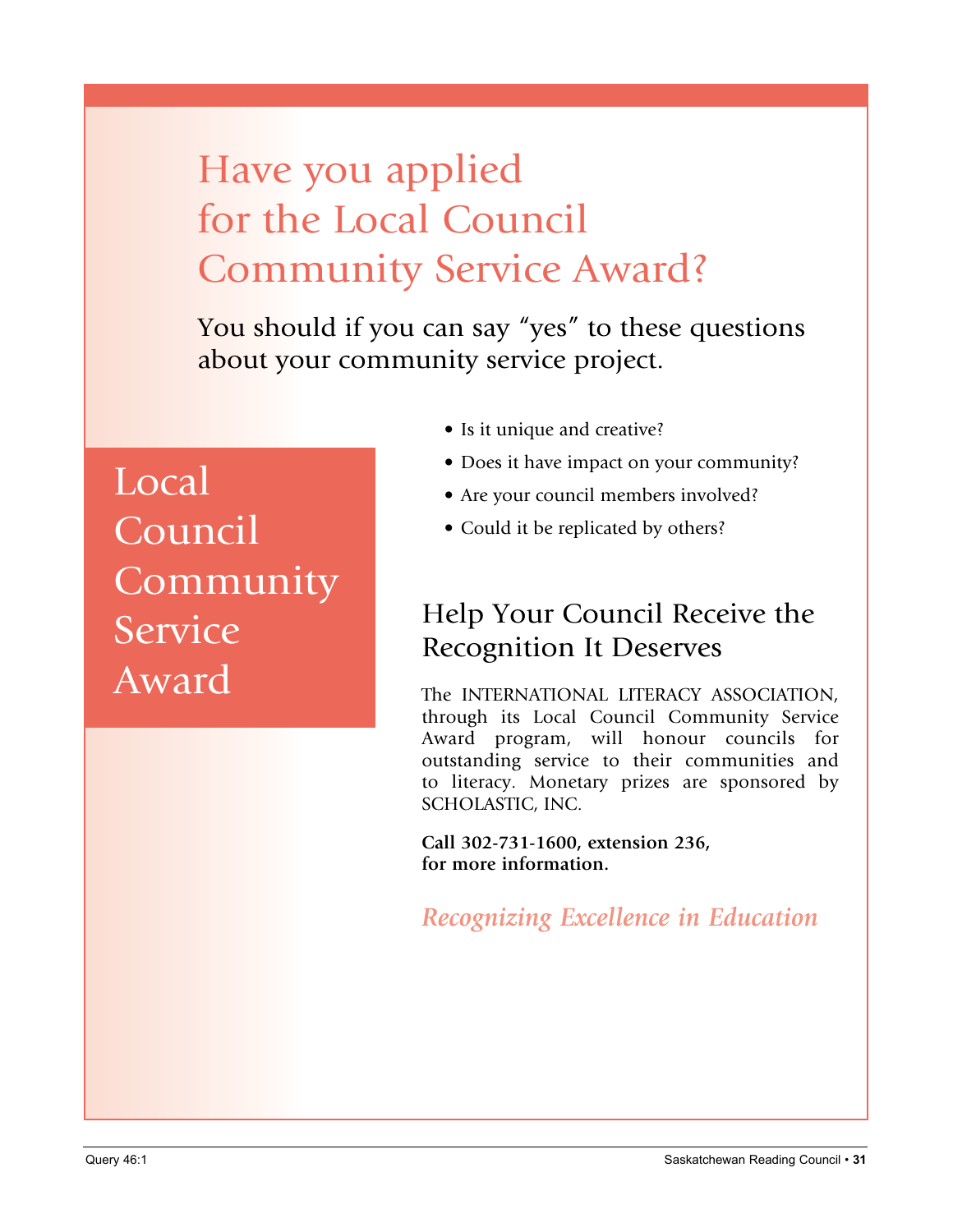### Past Presidents of the Saskatchewan Reading Council

| 1969 | R.E. Stephenson      |
|------|----------------------|
| 1970 | David Lockerbie      |
| 1971 | Karen Holm           |
| 1972 | Sr. Juliana Heisler  |
| 1973 | Marie B. Spate       |
| 1974 | Howard Klein         |
| 1975 | Carol Caswell        |
| 1976 | Ron Gruending        |
| 1977 | Joan Ball            |
| 1978 | Dennis Strauss       |
| 1979 | <b>Bill Prentice</b> |
| 1980 | Ken Holliday         |
| 1981 | Lee Warkentin        |
| 1982 | Lynn Taylor          |
| 1983 | Louisa Kozey         |
| 1984 | Shirley Magdalin     |
| 1985 | Joanne McCabe        |
| 1986 | Agnes Rolheiser      |
| 1987 | Eleanor Vogeli       |
| 1988 | Neville Hosking      |
| 1990 | Amber McLeod         |
| 1991 | Norm Waters          |
| 1992 | Leona Burkhart       |

1993 Marilyn Keerak 1994 Connie Tenaski 1995 Ramona Stillar 1996 Connie Watson 1997 Dianne McLeod 1998 Gloria Antifaiff 1999 Leslie Widdifield-Konkin 2000 Adele Oway 2001 Kim Stewart 2002 Donna Humbert 2003 Andrea Hnatiuk 2004 Karen Lind 2005 Pat Selvig 2006 Pam Foy 2007 Sharon Conner 2008 Tammie Latimer 2009 Shelly Galloway 2010 Nicole Lefebvre 2011 Lynda Gellner 2012 Gisèle Carlson 2013 Gisèle Carlson 2014 Karen Koroluk 2015 Sherri Sieffert

### SRC Provincial Executive 2016-2017

Pam Foy – Treasurer

Tana Arnott – President Lisa Kowalyshyn – Vice President Sherri Sieffert – Past President Jennifer Lundsten – Secretary Gisele Carlson – Membership Director Magi McFadden – *Query* Editor Shelly Galloway – International Literacy Association Coordinator Joan Bue – Read to Me Coordinator Gisele Carlson and Tana Arnott – Conference Co-Chairs Lori Burton – *Young Saskatchewan Writers* Coordinator Sharon Funk – Communications Coordinator